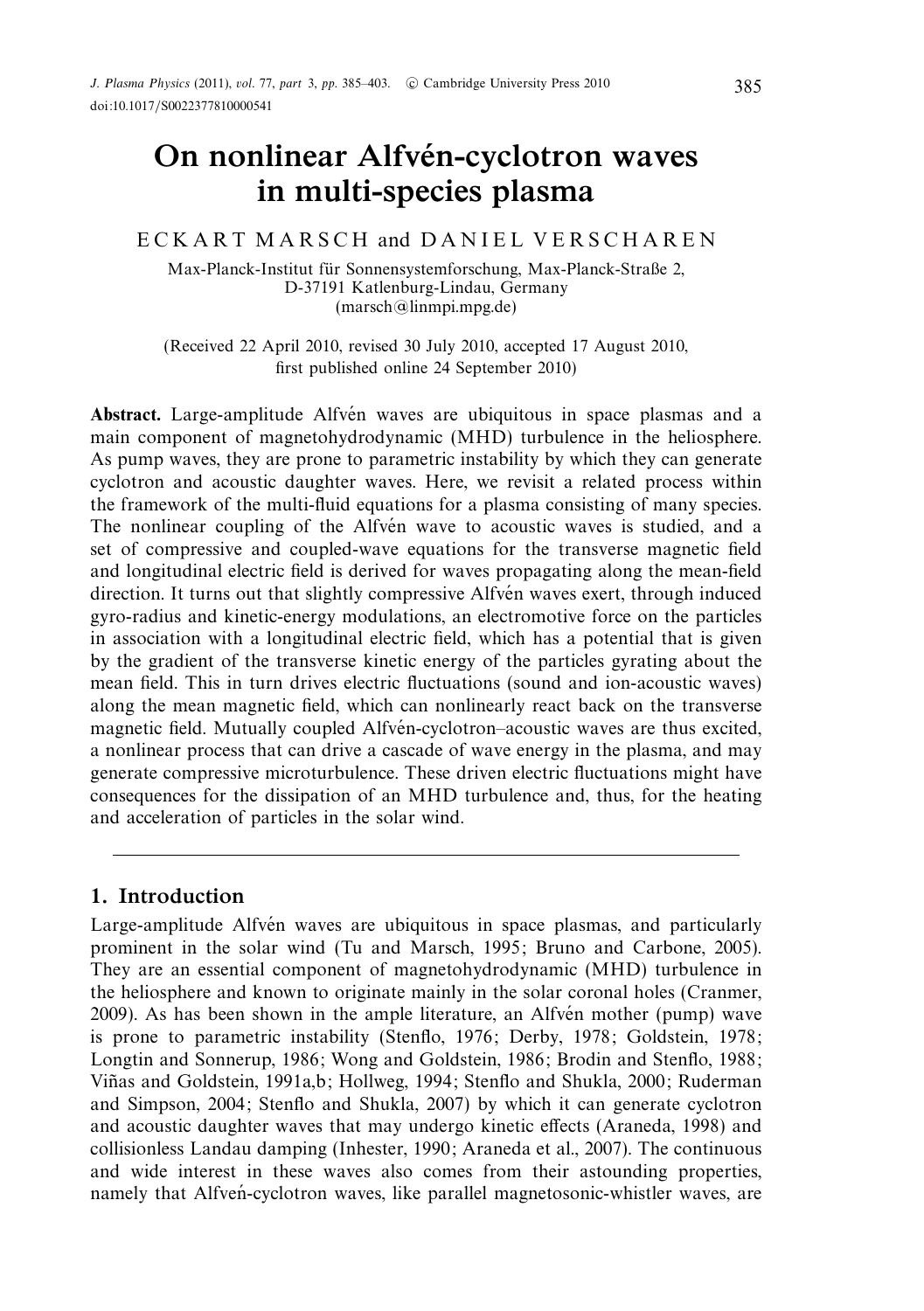nonlinear eigenmodes (Sonnerup and Su, 1967; Stenflo, 1976) of the MHD, and multi-fluid equations as shown below, for propagation along the mean magnetic field.

Nonlinearly excited (Spangler, 1989) acoustic waves appear to be common in space plasmas as well, and density fluctuations (Tu and Marsch, 1995; Bruno and Carbone, 2005) are observed everywhere in the solar wind, although at a comparatively low fluctuation level of merely a few percent. However, since compressive fluctuations can be damped through kinetic effects, like Landau damping on the thermal ions and electrons, they can provide an effective dissipation mechanism for the nonlinear damping (Medvedev et al., 1997) of Alfvén waves. Consequently, the understanding of the coupling between Alfvénic wave activity and density or charge-density fluctuations is of paramount interest and importance in basic plasma physics, but alike in its applications to nonlinear processes in space (Stenflo and Shukla, 2007) and astrophysical plasmas.

As will be shown in this paper, a coupled set of nonlinear second-order wave equations for the transverse magnetic field, the transverse gyromotion of any particle species in the multi-component plasma considered, and the related longitudinal electric field can be derived, which together describe the wave–wave interactions and their mutual forcing. These equations provide a physically and intuitively clear picture of the field and particle/plasma dynamics and allow us to understand the results of recent hybrid simulations of the parametric decay of Alfven waves and their effects on the plasma particles better. The main aim of this work is to provide algebraic derivations and physical explanations. A numerical treatment of the full equations to be derived subsequently appears promising, yet is beyond the scope of this work.

In analytical (Araneda et al., 2007), hybrid-simulation, and other numerical simulation (Araneda et al., 2008) studies of the parametric instabilities of Alfvencyclotron waves, it became obvious that ion trapping (Araneda et al., 2008, 2009) in the nonlinearly driven ion-acoustic waves and pitch-angle scattering by the transverse daughter waves were found to cause anisotropic heating of the proton core velocity distribution, and simultaneously to create a proton beam along the mean field (Araneda et al., 2008; Valentini and Veltri, 2009). These numerical results are in close agreement with observed kinetic features in the solar wind and support the observation that pitch-angle scattering (Marsch and Tu, 2001; Heuer and Marsch, 2007) is the key to understand the kinetic characteristics of thermal solar-wind protons. But only recently convincing evidence has been found for ion-cyclotron waves (Jian et al., 2009) to exist in the solar wind. Also, simulations of electric field spectra (Valentini et al., 2008) have shown that the short-scale termination of solar wind turbulence is characterized by the occurrence of longitudinal electrostatic fluctuations. The spectra thus obtained seem to be consistent with the electrostatic waves actually measured in the solar wind (Bale et al., 2005) close to the Earth's bow shock, and in particular in the ion-cyclotron range (Kellogg et al., 2006).

The present study will provide the foundation for insight into and further study of the processes occurring at macroscopic and microscopic scales in solar-wind turbulence, and thus will throw light on the related dissipation processes through kinetic cascades and wave–particle interactions (Marsch, 2006). The nonlinear equations derived here are used to describe an elliptically polarized Alfvén wave as a simple but nontrivial example of their application.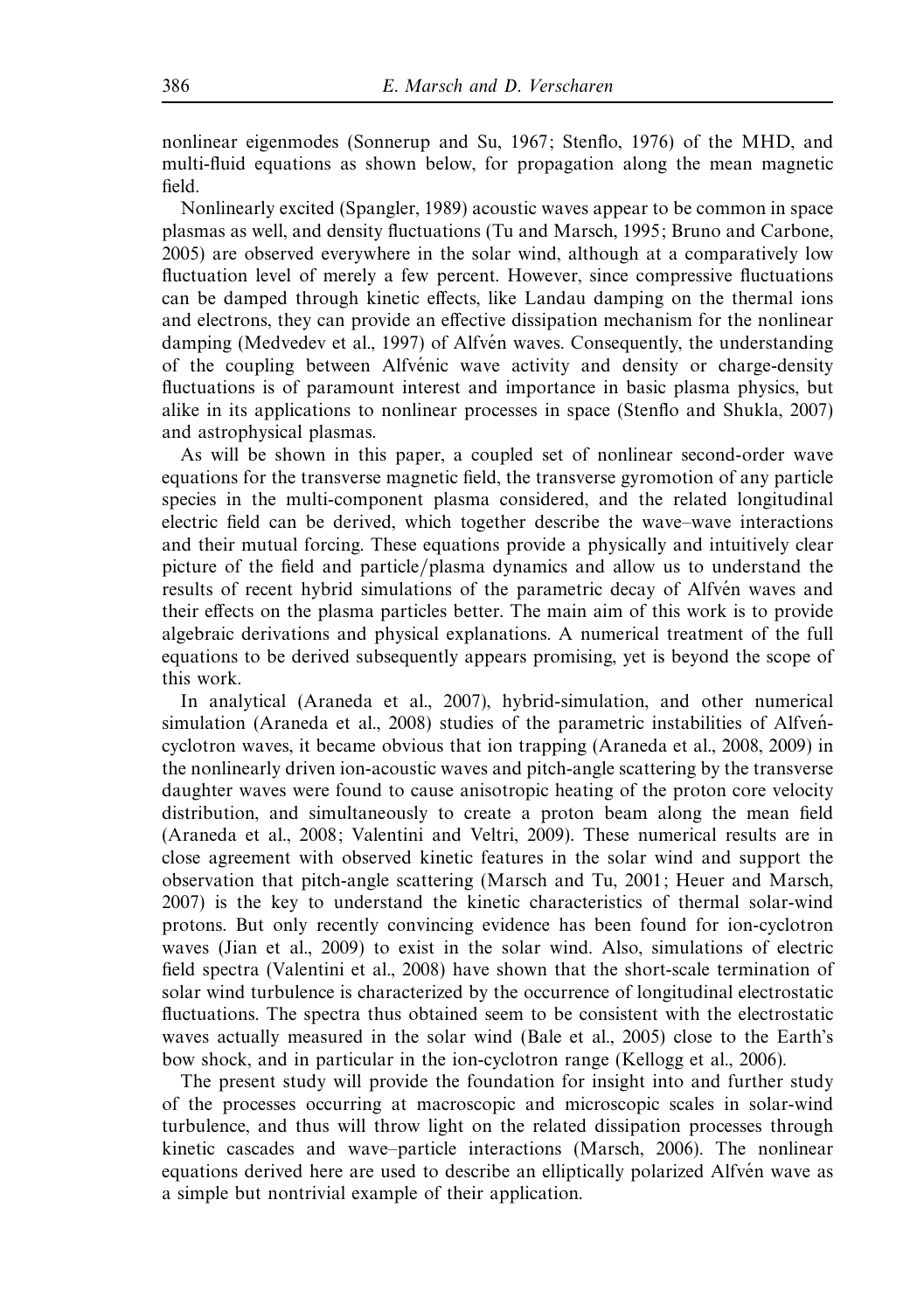# *2. The multi-fluid equations in conservation form*

## 2.1. Fluid equations in the wave frame

In this section, we shall first recapitulate the basic multi-fluid equations (Goossens, 2003) for a plasma consisting of electrons and various ionic species. We start from the fundamental conservation laws, and then try to make no approximations with respect to the field amplitudes in order to be able to discuss and analyze nonlinear waves and convected wave-like structures. We are going to use coordinates in the frame of reference moving with the wave, which has a normal to its front denoted by  $\hat{n}$  and a propagation speed  $V = V \hat{n}$  in the inertial frame, or centre of momentum frame that is defined below. This unit vector obeys the relation:  $\hat{n}^2 = 1$ . The coordinate in this moving frame is  $\xi = x - Vt$ , and all variables are assumed to depend on space and time only through *ξ*, and thus spatial and temporal derivatives in the wave frame are reduced to derivatives with respect to *ξ*. Such a coordinate transformation has been used by many authors, for example to study solitary waves in multi-ion plasmas (Hackenberg et al., 1998), or their stability properties (McKenzie et al., 1993). Therefore, by using comoving coordinates, Maxwell's partial differential equations in space and time, and similarly the fluid equations for the different species, can be reduced to simpler differential equations in terms of *ξ*. The continuity equations thus read

$$
\frac{\partial}{\partial \xi} \cdot (n_j V_j) = 0,\tag{2.1}
$$

with  $V_i$  being the flow velocity of species *j* in the moving frame  $V_i = U_i - V$ , and  $n_j$  is its number density. With the charge denoted as  $q_j$ , we get the total charge density as

$$
\sigma = \sum_{j} \sigma_{j} = \sum_{j} q_{j} n_{j}, \qquad (2.2)
$$

which must obey Gauss' law.

$$
4\pi\sigma = \frac{\partial}{\partial \xi} E. \tag{2.3}
$$

Similarly, the total current density is given by

$$
\mathbf{J} = \sum_{j} q_{j} n_{j} U_{j},\tag{2.4}
$$

which has to obey Ampère's law:

$$
\mathbf{J} = \frac{c}{4\pi} \frac{\partial}{\partial \xi} \times \mathbf{B} + \frac{1}{4\pi} \frac{\partial}{\partial \xi} (\mathbf{V} \mathbf{E}).
$$
 (2.5)

The second term of (2.5) is the displacement current. The conduction minus convection current density may be written

$$
\boldsymbol{j} = \boldsymbol{J} - \sigma \boldsymbol{V} = \sum_{j} \sigma_{j} \boldsymbol{V}_{j}.
$$
 (2.6)

To complete the set of Maxwell's equations, we quote that the magnetic field must be divergence free

$$
\frac{\partial}{\partial \xi} \mathbf{B}' = 0, \tag{2.7}
$$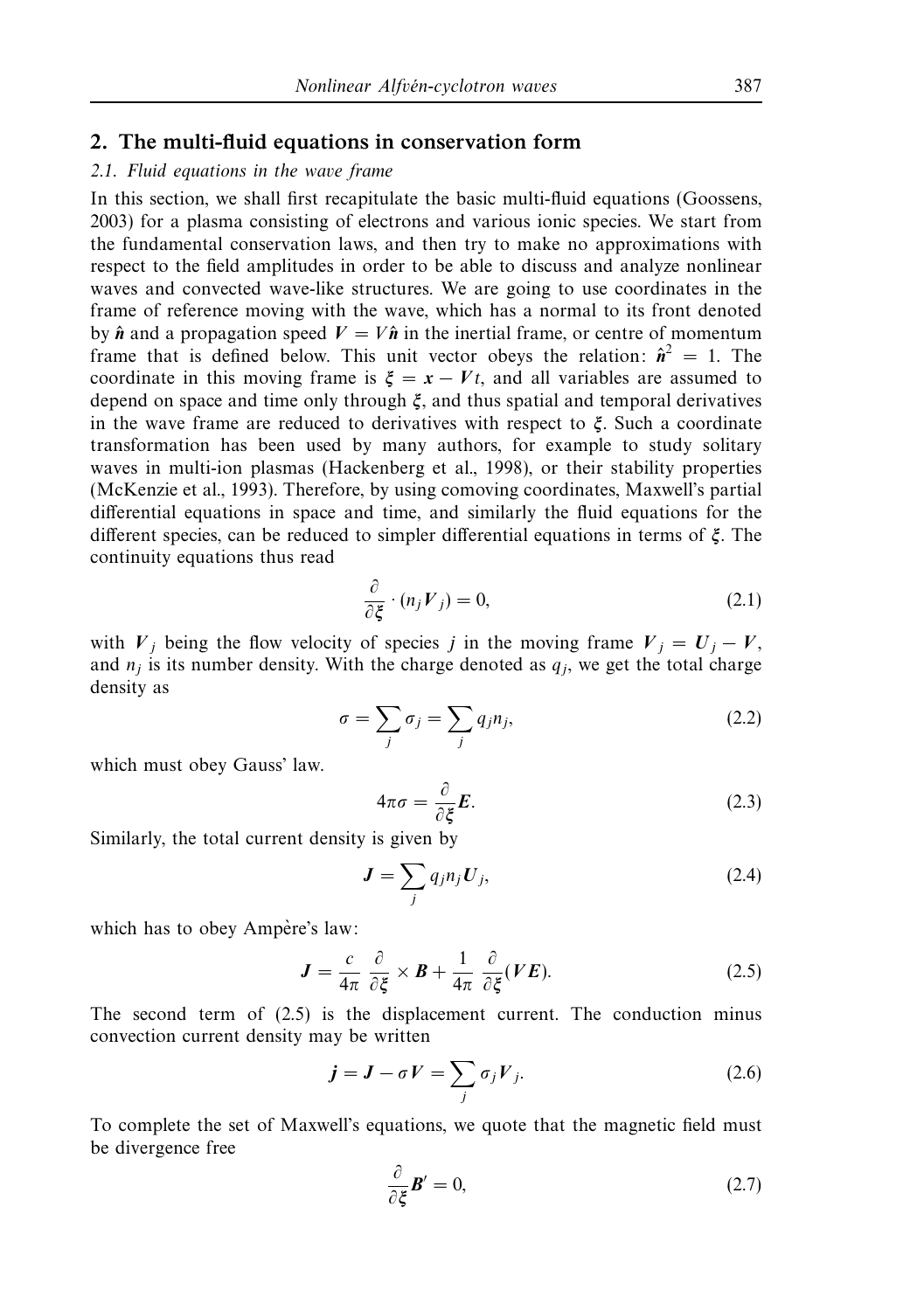and that Faraday's induction equation requires the curl of the electric field in the wave frame to vanish

$$
\frac{\partial}{\partial \xi} \times E' = 0,\tag{2.8}
$$

with the primed variables being defined in the wave frame. The Lorentz transformation has been used to derive (2.8), since it gives the connection between the electromagnetic fields (*c* is the speed of light in vacuo) in the plasma's centre of momentum frame and the moving wave frame through the relation.

$$
E' = E + \frac{1}{c} V \times B. \tag{2.9}
$$

Of course, the magnetic field remains invariant to lowest order in  $V/c$ , and thus  $\bm{B}' = \bm{B}$ . For later purposes, we define the mass density of particle kind *j* as  $\varrho_j = n_j m_j$ , with the total mass density

$$
\varrho = \sum_{j} \varrho_{j}.\tag{2.10}
$$

The centre of momentum velocity (for which we are free to choose  $U = 0$ ) is defined as follows:

$$
\varrho U = \sum_{j} \varrho_{j} U_{j}.
$$
\n(2.11)

Since we are interested in the individual ion and electron dynamics, we do not sum their momentum equations like in the MHD, but use instead the separate multifluid equations. The individual momentum equation of species *j* can conveniently be quoted in conservation form in the moving frame, reading

$$
\frac{\partial}{\partial \xi} \left( m_j n_j V_j V_j + p_j \mathbf{1} \right) = q_j n_j \left( E' + \frac{1}{c} V_j \times B' \right). \tag{2.12}
$$

The expression  $V_j V_j$  means a tensor in dyadic notation, and 1 is the unit dyade. For the equation of the partial pressure, we may take a simple polytropic equation of state for the purpose of closure, and thus write

$$
p_j = p_{j0} \left( \frac{n_j}{n_{j0}} \right)^{\gamma_j}, \tag{2.13}
$$

with some constant reference density,  $n_{i0}$ , and pressure,  $p_{i0}$ . Equivalently, we may consider the (polytropic, with index  $\gamma_i$ ) entropy equation

$$
V_j \frac{\partial}{\partial \xi} ln \left( p_j \varrho_j^{-\gamma_j} \right) = 0. \tag{2.14}
$$

The set of equations (2.1), (2.3), (2.5), (2.7), (2.8), (2.9), (2.12), (2.13) is closed and sufficient to calculate all the independent but coupled variables. In what follows we shall assume a reduced geometry.

### 2.2. Reduced multi-fluid equations in one-dimensional geometry

We consider a one-dimensional spatial setup, i.e. a dependence on only one spatial coordinate and take components with respect to  $\hat{n}$ , where the unit vector may correspond to the wave unit vector  $\hat{k}$  in Fourier variables. Thus, we generally define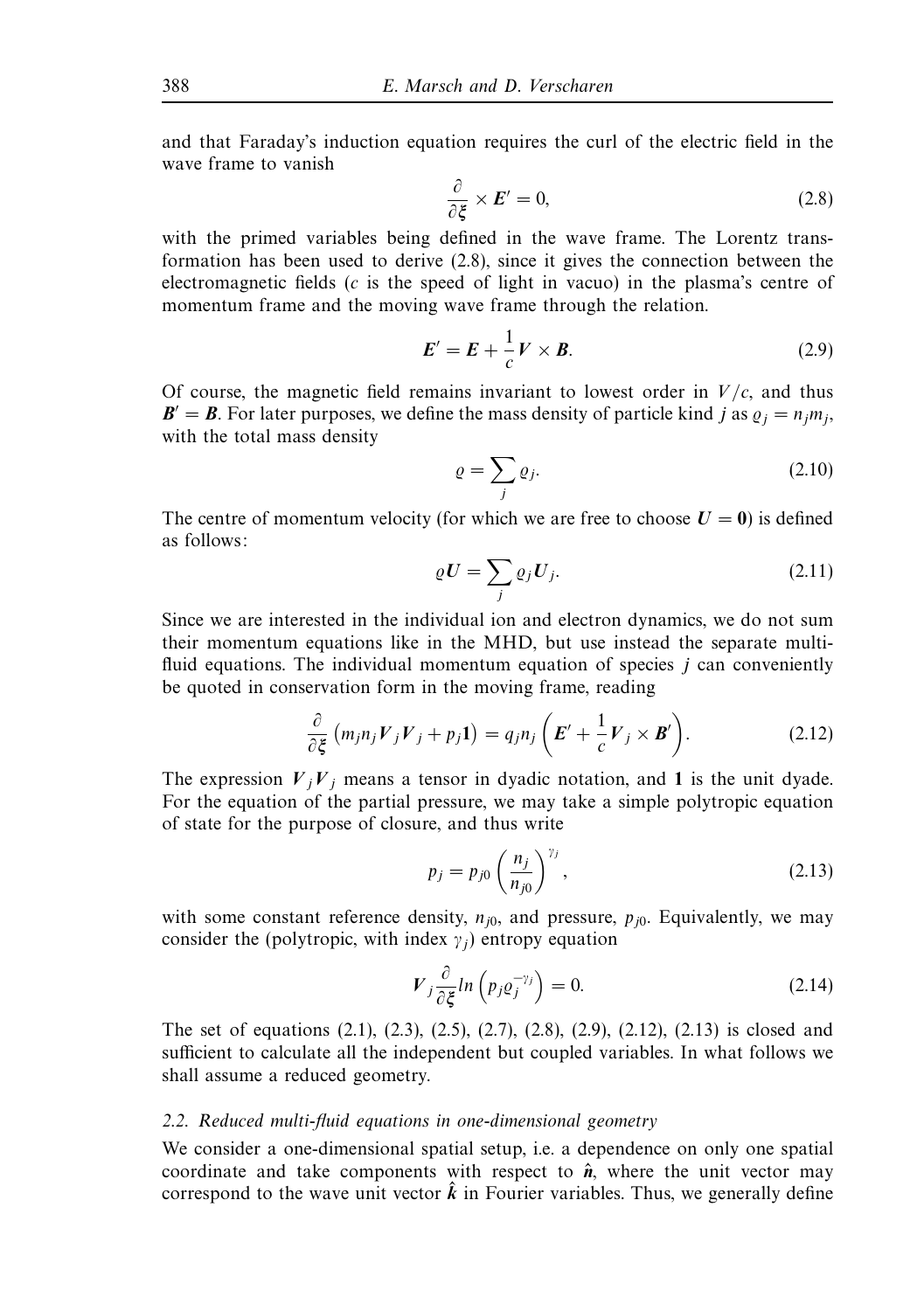the components

$$
\xi = \hat{\boldsymbol{n}} \cdot (\boldsymbol{x} - Vt),\tag{2.15}
$$

$$
V_j = V_{j\mathbf{n}} \hat{\mathbf{n}} + V_{j\mathbf{t}},\tag{2.16}
$$

$$
V_{jt} = (1 - \hat{n}\hat{n}) \cdot V_j. \tag{2.17}
$$

Transverse components are obtained by projection perpendicular to the longitudinal direction. The corresponding magnetic field components are defined as  $B_n = \hat{\boldsymbol{n}} \cdot \boldsymbol{B}$  and  $B_t = (1 - \hat{n}\hat{n}) \cdot B$ , from which it follows that  $\hat{n} \times B_t = \hat{n} \times B$ , and that  $B_t \cdot \hat{n} = 0$ . The fluid equations then read as follows. For the longitudinal momentum conservation, we have

$$
\frac{\mathrm{d}}{\mathrm{d}\xi}\left(n_jV_{j\mathrm{n}}V_{j\mathrm{n}}+\frac{p_j}{m_j}\right)=\frac{q_jn_j}{m_j}\left(E'_{\mathrm{n}}+\frac{1}{c}\left(V_j\times\boldsymbol{B}'\right)\cdot\hat{\boldsymbol{n}}\right),\tag{2.18}
$$

and for transverse momentum conservation, we obtain the equation

$$
\frac{\mathrm{d}}{\mathrm{d}\xi}\left(n_jV_{j\mathrm{n}}V_{j\mathrm{t}}\right) = \frac{q_jn_j}{m_j}\left(E'_\mathrm{t} + \frac{1}{c}\left(V_j \times \boldsymbol{B}'\right)_\mathrm{t}\right). \tag{2.19}
$$

The longitudinal magnetic field is strictly conserved and thus constant

$$
\frac{\mathrm{d}B'_{\mathrm{n}}}{\mathrm{d}\xi} = 0,\tag{2.20}
$$

and the charge density obeys Gauss' law

$$
\frac{\mathrm{d}E'_{\mathrm{n}}}{\mathrm{d}\xi} = 4\pi \sum_{j} q_{j} n_{j}.\tag{2.21}
$$

If we take after  $(2.8)$  the curl of  $E'$  in the wave frame, we find

$$
\hat{\boldsymbol{n}}\frac{\mathrm{d}}{\mathrm{d}\xi} \times \boldsymbol{E}' = \hat{\boldsymbol{n}} \times \frac{\mathrm{d}\boldsymbol{E}'_t}{\mathrm{d}\xi} = 0 = \hat{\boldsymbol{n}} \times \frac{\mathrm{d}\boldsymbol{E}_t}{\mathrm{d}\xi} + \hat{\boldsymbol{n}} \times \left(\frac{1}{c}V\hat{\boldsymbol{n}} \times \frac{\mathrm{d}\boldsymbol{B}_t}{\mathrm{d}\xi}\right),\tag{2.22}
$$

where the last part of the equation follows from the previous (2.9). In conclusion,  $E'_{t}$  is constant and can be set equal to zero. Using this result, the transverse electric field is obtained through (2.9), which is equivalent to writing

$$
E_{t} = -\frac{1}{c}V(\hat{\boldsymbol{n}} \times \boldsymbol{B}_{t}),
$$
\n(2.23)

and makes the transverse electric field a dependent auxiliary variable being fully determined by the transverse magnetic field. For the longitudinal electric field component in the wave frame one has

$$
E'_{n} = E_{n} + \frac{1}{c}\hat{\boldsymbol{n}} \cdot (V\hat{\boldsymbol{n}} \times \boldsymbol{B}), \qquad (2.24)
$$

which yields  $E'_n = E_n$ , which is to be used in Gauß' law (2.21). For the onedimensional spatial geometry chosen here, the longitudinal current density can be written as

$$
J_{\rm n} = \frac{c}{4\pi} \hat{\boldsymbol{n}} \cdot \left( \hat{\boldsymbol{n}} \times \frac{\mathrm{d} \boldsymbol{B}}{\mathrm{d} \xi} \right) + \frac{1}{4\pi} \frac{\mathrm{d}}{\mathrm{d} \xi} (V E_{\rm n}). \tag{2.25}
$$

Since the curl of *B* has only transverse components, we obtain from (2.25) that the longitudinal current density in the wave frame must be strictly constant, since it is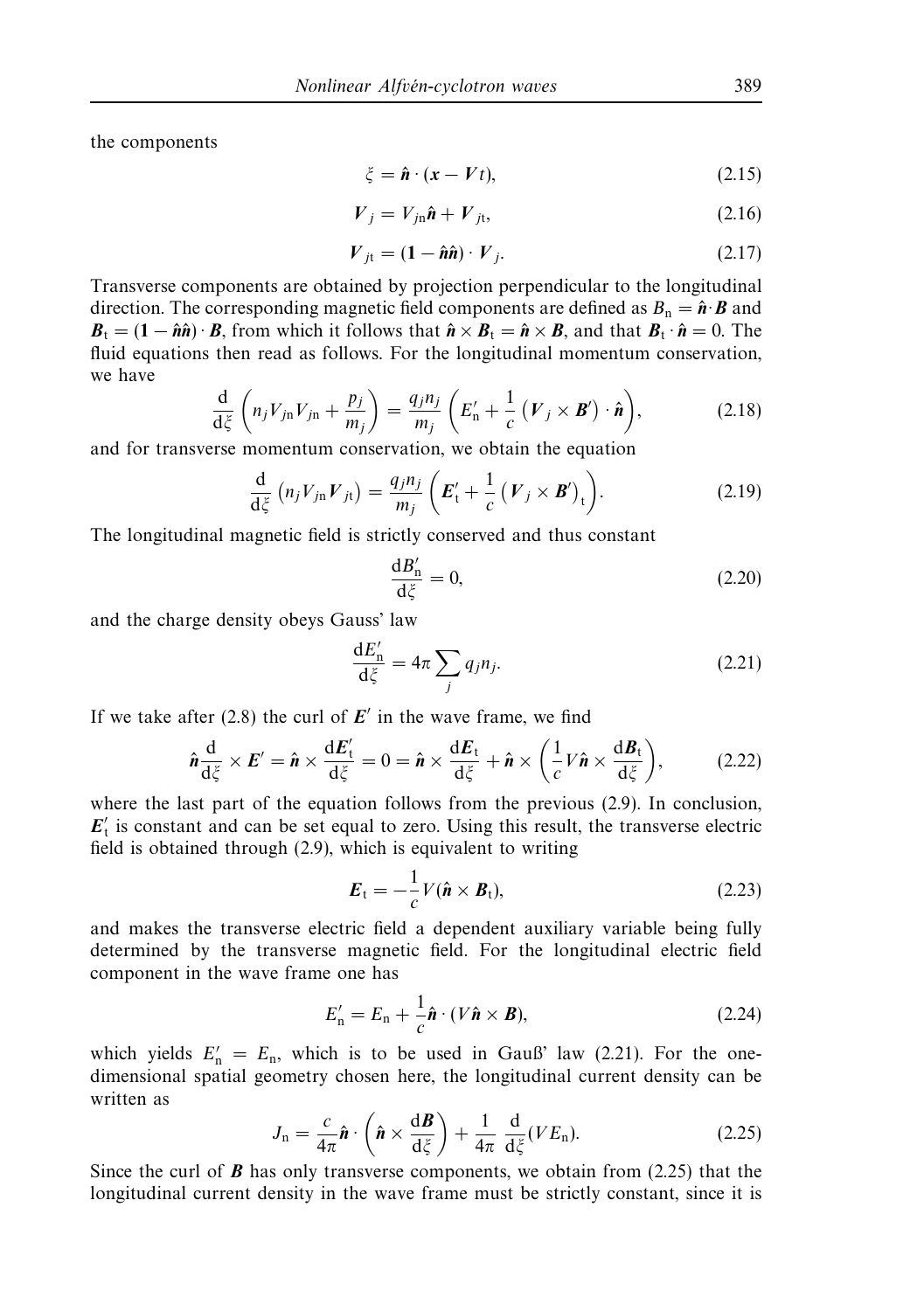given by

$$
j_{\rm n} = \sum_{j} q_{j} n_{j} V_{j{\rm n}} = \sum_{j} \sigma_{j} V_{j{\rm n}} = \sum_{j} q_{j} F_{j{\rm n}}, \qquad (2.26)
$$

where the individual particles fluxes  $(F_{in})$  are conserved according to the longitudinal continuity equation, which expresses flux conservation in the form

$$
\frac{\mathrm{d}}{\mathrm{d}\xi} \left( n_j V_{j\mathrm{n}} \right) = \frac{\mathrm{d}F_{j\mathrm{n}}}{\mathrm{d}\xi} = 0. \tag{2.27}
$$

The transverse component of Ampère's law including the induction current can be cast in the form

$$
\boldsymbol{j}_{\mathrm{t}} = \frac{c}{4\pi} \left( \hat{\boldsymbol{n}} \times \frac{\mathrm{d} \boldsymbol{B}_{\mathrm{t}}}{\mathrm{d} \xi} \right) + \frac{1}{4\pi} V \frac{\mathrm{d} \boldsymbol{E}_{\mathrm{t}}}{\mathrm{d} \xi} = \sum_{j} q_{j} n_{j} V_{j\mathrm{t}}, \qquad (2.28)
$$

whereby we note that  $V_{it} = U_{it}$ , since *V* has no transverse component, but  $V_{in} = U_{in} - V$ . The right-hand side of (2.22) gives an expression for the gradient of the transverse electric field component. It can be inserted in Ampere's law, which ` thus can be written as

$$
\frac{1}{4\pi}V\frac{\mathrm{d}E_{\mathrm{t}}}{\mathrm{d}\xi} = -\frac{1}{4\pi c}V^2\left(\hat{\boldsymbol{n}}\times\frac{\mathrm{d}\boldsymbol{B}_{\mathrm{t}}}{\mathrm{d}\xi}\right) = \sum_j n_j q_j V_{j\mathrm{t}} - \frac{c}{4\pi}\left(\hat{\boldsymbol{n}}\times\frac{\mathrm{d}\boldsymbol{B}_{\mathrm{t}}}{\mathrm{d}\xi}\right). \tag{2.29}
$$

If  $(V/c)^2 \ll 1$ , which we will assume in the remainder, then the displacement current term can be safely neglected. It is certainly needed if one wants to make the transition to free electromagnetic waves correctly, in which we are not interested here. We will therefore not keep this term anymore. The basic equation for the magnetic field, which is Ampère's law for the transverse component, then reads

$$
\frac{4\pi}{c}\sum_{j} n_{j}q_{j}V_{jt} = \frac{\mathrm{d}}{\mathrm{d}\xi} (\hat{\boldsymbol{n}} \times \boldsymbol{B}_{t}). \tag{2.30}
$$

The magnetic field is free of divergence, which means in our geometry and variables that (2.20) is fulfilled with  $B_n = B'_n$ . The last two equations together fully determine the vector magnetic field, given the current density is provided. The transverse electric field is obtained from (2.23) and the longitudinal one from Gauß' law (2.21) with  $E_n = E'_n$ .

Next, we quote again the transverse momentum equation for each species, which reads

$$
\frac{\mathrm{d}}{\mathrm{d}\xi}\left(n_jV_{j\mathrm{n}}V_{j\mathrm{t}}\right) = \frac{q_j}{m_jc}n_j\left(V_j\times\boldsymbol{B}\right)_\mathrm{t} = \frac{q_jn_j}{m_jc}\left(V_{j\mathrm{n}}\hat{\boldsymbol{n}}\times\boldsymbol{B}_\mathrm{t} + V_{j\mathrm{t}}\times\hat{\boldsymbol{n}}B_\mathrm{n}\right),\tag{2.31}
$$

whereby the electric field term has been written out in detail. Similarly, the longitudinal momentum equation reads

$$
\frac{\mathrm{d}}{\mathrm{d}\xi}\left(n_jV_{j\mathrm{n}}^2+\frac{p_j}{m_j}\right)=\frac{q_jn_j}{m_j}\left(E_{\mathrm{n}}+\frac{1}{c}(V_j\times\boldsymbol{B})\cdot\hat{\boldsymbol{n}}\right),\tag{2.32}
$$

which must be supplemented to obtain closure by the entropy or pressure equation,

$$
\frac{\mathrm{d}}{\mathrm{d}\xi} \ln \left( p_j \varrho_j^{-\gamma_j} \right) = 0. \tag{2.33}
$$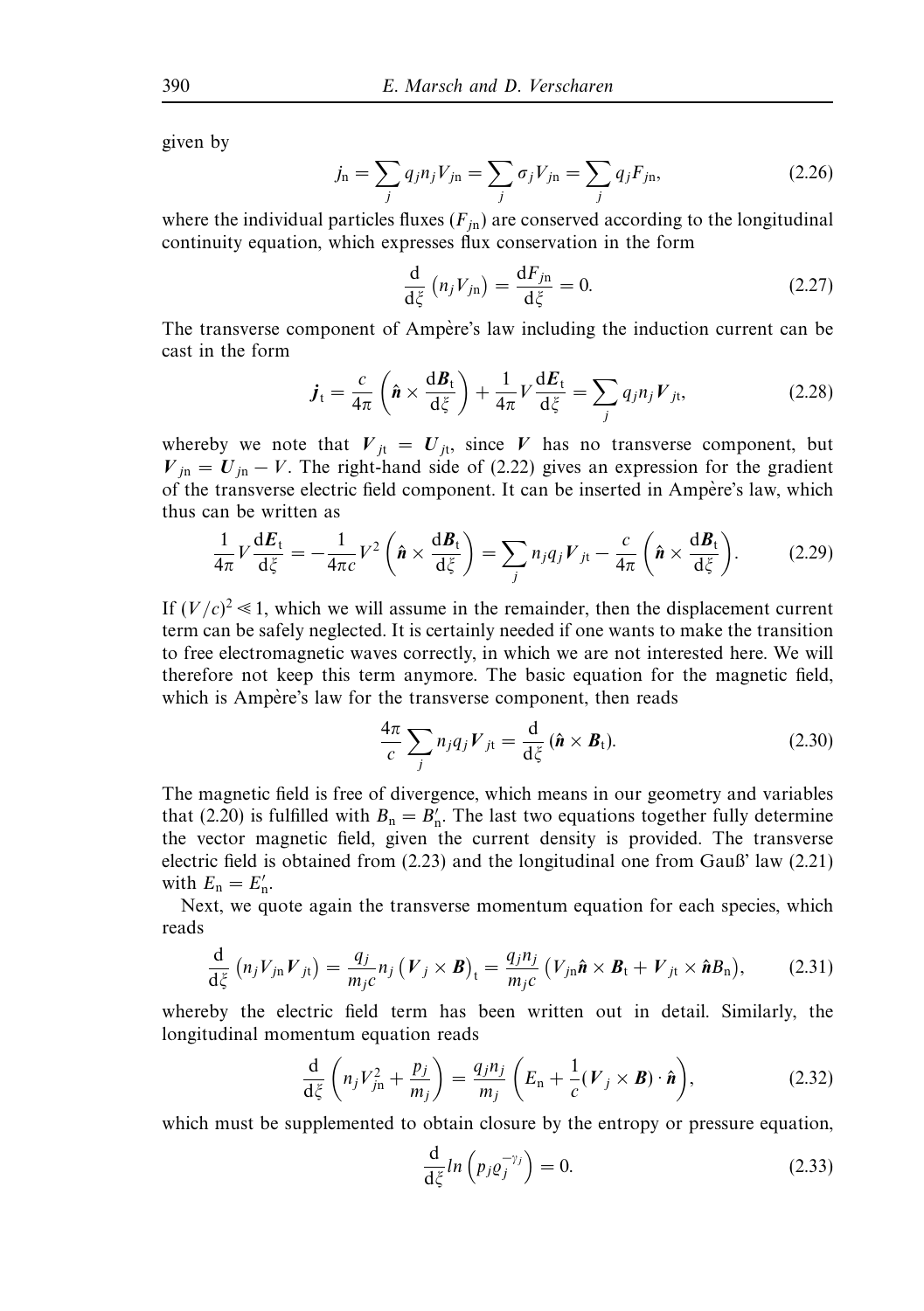In what follows it turns out to be convenient to use the natural spatial and temporal scales of the multicomponent plasma, which depend on the various fluid and field parameters. We define a longitudinal gyration length for the species *j* as

$$
r_j = \frac{V_{j\text{n}}}{\Omega_j} = \frac{F_{j\text{n}}}{\Omega_j} \frac{1}{n_j},\tag{2.34}
$$

which corresponds to the gyration radius calculated with the longitudinal velocity instead of the perpendicular one. It is implicitly dependent on  $n_i$  via the drift speed and (2.27). Another interesting length is given by the strictly constant quantity

$$
L_j = \frac{B_n c}{4\pi q_j F_{j\text{n}}} = r_j \left(\frac{V_{\text{A}j}}{V_{j\text{n}}}\right)^2 = \frac{1}{r_j} \left(\frac{c}{\omega_j}\right)^2. \tag{2.35}
$$

Here, we have introduced the Alfvén speed,  $V_{\text{A}j}^2 = B_{\text{n}}^2/(4\pi n_j m_j)$ , based on the mass density  $g_j$  of species *j* only, and the respective plasma frequency  $\omega_j^2 = 4\pi q_j^2 n_j/m_j$ and gyrofrequency  $\Omega_j = B_n q_j/(m_j c)$ , carrying the sign of the charge  $q_j$ . Note that  $L_j$ is strictly constant, and its inverse sums over all species up to zero, i.e.  $\sum_j 1/L_j = 0$ , because of the condition of zero longitudinal total current:  $j_n - \sigma V = \sum_j q_j n_j V_{jn} = 0$ . The standard Alfven speed based on  $B_n$  is obtained by the summation

$$
\sum_{j} \frac{1}{V_{\rm Aj}^2} = \frac{1}{V_{\rm A}^2}.
$$
\n(2.36)

Concerning the compressive dynamics, it is important to note that longitudinal and transverse motions are coupled through  $p_j$  and  $r_j = V_{jn}/\Omega_j$ , i.e. through the particle number density, when the mass continuity (2.27) and entropy (2.33) equations are exploited.

## *3. Wave equations*

In this section, we recast the basic equations for the fields and plasma multi-fluid parameters into the form of coupled wave equations. For that purpose, we shall not straightforwardly Fourier transform them but rather rewrite them, by use of multiple differentiation, in such a form that we finally obtain single "wave equations" for the electric field and magnetic field components. Remember that in the moving frame all variables depend solely on the coordinate  $\zeta = x \cdot \hat{n} - Vt$ . We first consider the pressure equation again. We may use for the species' sound speed the standard definition.

$$
c_j^2 = \frac{\partial p_j}{\partial \varrho_j},\tag{3.1}
$$

and can then re-evaluate the momentum equation by use of

$$
\frac{\mathrm{d}}{\mathrm{d}\xi} \left( \frac{p_j}{m_j} \right) = c_j^2 \frac{\mathrm{d} n_j}{\mathrm{d}\xi},\tag{3.2}
$$

which together with  $(2.27)$  allows us to quote the longitudinal momentum equation in the form

$$
\left(c_j^2 - V_{jn}^2\right) \frac{\mathrm{d}n_j}{\mathrm{d}\xi} = \frac{q_j n_j}{m_j} \left(E_\mathrm{n} + \frac{1}{c} (V_{j\mathrm{t}} \times B_\mathrm{t}) \cdot \hat{\boldsymbol{n}}\right). \tag{3.3}
$$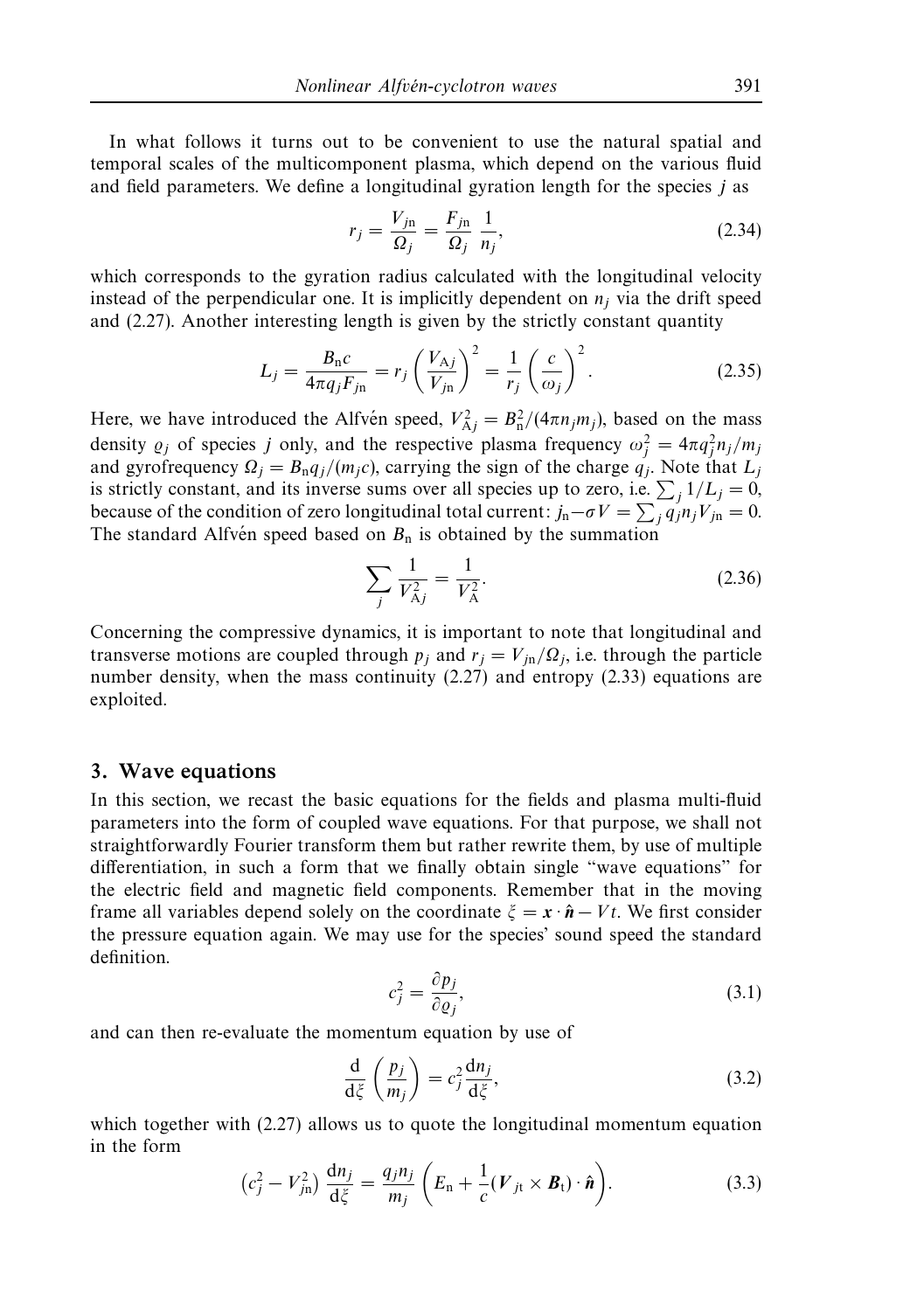It is convenient to introduce the effective Debye length  $\lambda_i$  of species *j* as follows:

$$
\frac{1}{\lambda_j^2} = \frac{\omega_j^2}{c_j^2 - V_{j\mathrm{n}}^2},\tag{3.4}
$$

the sum of which gives the total Debye length, still including the differential drifts

$$
\frac{1}{\lambda_{\rm D}^2} = \sum_j \frac{1}{\lambda_j^2}.\tag{3.5}
$$

Both  $\lambda_j$  and  $\lambda_D$  are not necessarily real quantities. Each species brings in its own length scale  $\lambda_i$ . It is also convenient to introduce the second-order wave operator (which parametrically depends still on *V* via the  $V_{in}$ ).

$$
\mathcal{D}_E = \frac{\mathrm{d}^2}{\mathrm{d}\xi^2} - \frac{1}{\lambda_D^2}.\tag{3.6}
$$

Finally, one obtains a driven wave equation for the longitudinal electric field

$$
\mathscr{D}_E E_n = \frac{1}{c} \sum_j \frac{1}{\lambda_j^2} (V_{jt} \times \boldsymbol{B}_t) \cdot \hat{\boldsymbol{n}},
$$
\n(3.7)

in which the transverse particle motions and electromagnetic fields show up through a nonlinear electromotive force, which is the summed contribution of the longitudinal components of the Lorentz forces acting on each species. This driving force acting on *E*<sup>n</sup> resembles a "convection" electric field. When being decoupled from the transverse plasma and field dynamics, the longitudinal electric field equation just describes free electrostatic oscillations, such as Langmuir and acoustic waves, as we will show later.

Let us return to the transverse momentum equation and rewrite it by exploiting the mass continuity equation. Then it is straightforward to derive

$$
\frac{\mathrm{d}V_{jt}}{\mathrm{d}\xi} = \frac{1}{r_j} \left( \frac{V_{jn}}{B_n} \hat{\mathbf{n}} \times \mathbf{B}_t - \hat{\mathbf{n}} \times V_{jt} \right). \tag{3.8}
$$

Using this equation, we can rewrite the normal component of the convection electric field that occurs in (3.3) and (3.7) as follows:

$$
E_{j\mathrm{n}} \equiv \frac{1}{c} \left( V_{j\mathrm{t}} \times \boldsymbol{B}_{\mathrm{t}} \right) \cdot \hat{\boldsymbol{n}} = -\frac{B_{\mathrm{n}}}{V_{j\mathrm{n}}} \frac{r_j}{c} \frac{\mathrm{d}}{\mathrm{d}\xi} \left( \frac{1}{2} V_{j\mathrm{t}}^2 \right) = -\frac{m_j}{q_j} \frac{\mathrm{d}}{\mathrm{d}\xi} \left( \frac{1}{2} V_{j\mathrm{t}}^2 \right), \qquad (3.9)
$$

a relation, which is going to be used later. If the module of the transverse plasma velocity of species  $j$  is constant then its convection electric field  $E_{jn}$  vanishes. Using Ampère's law  $(2.30)$  and the previous  $(3.9)$ , we can derive by vector cross multiplication of (2.30) with  $\hat{n}$  and subsequent scalar multiplication with  $B_t$  another conservation law.

$$
\frac{\mathrm{d}}{\mathrm{d}\zeta} \left( \sum_{j} \varrho_{j} \boldsymbol{V}_{jt}^{2} - \frac{1}{4\pi} \boldsymbol{B}_{t}^{2} \right) = 0. \tag{3.10}
$$

If the integration constant is zero, this equation expresses equipartition between the transverse total particle kinetic energy and the transverse magnetic energy, like it is the case in a classical MHD Alfven wave.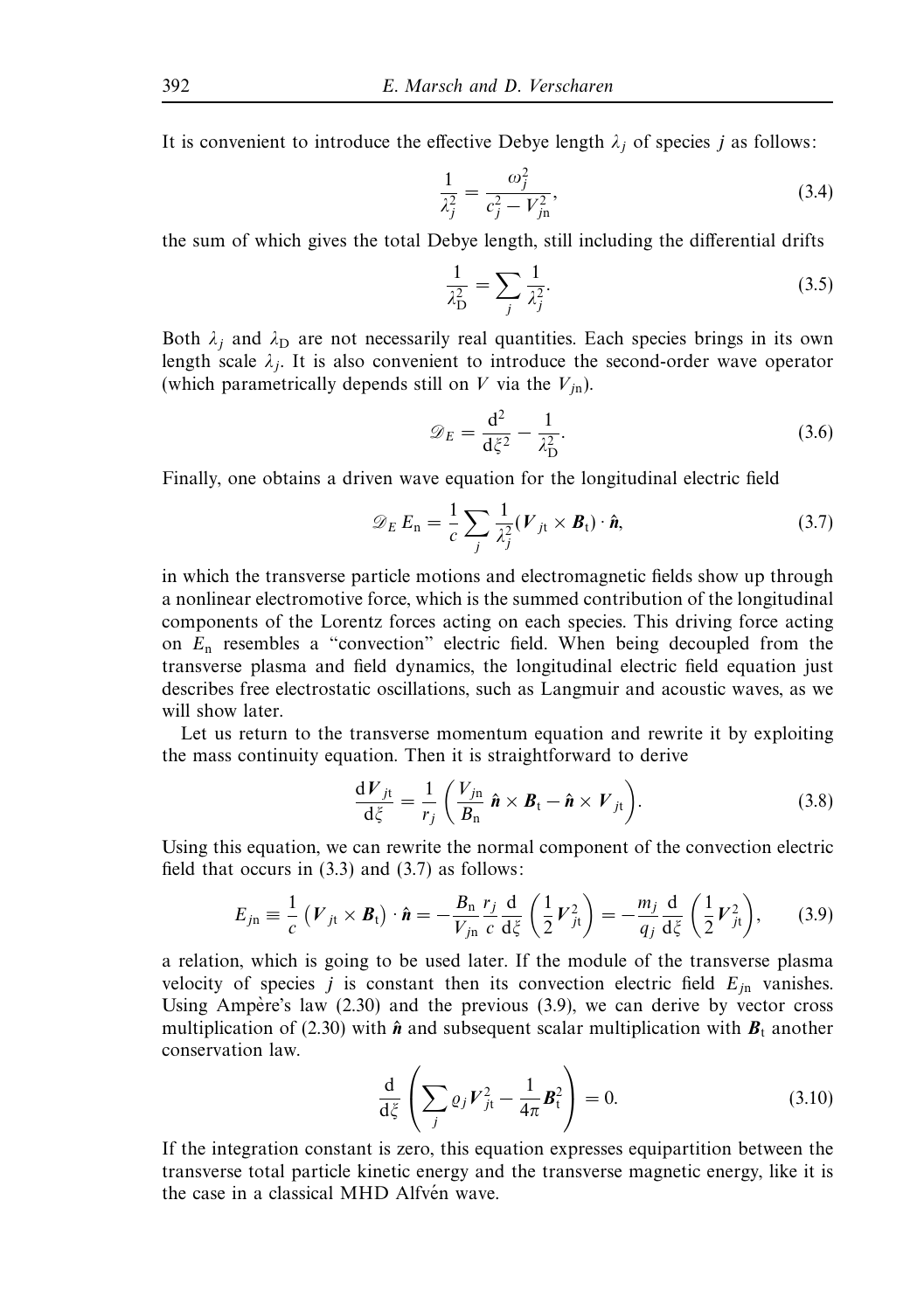We consider now the equation for the transverse magnetic field. By differentiation of Ampere's law, we can obtain a second-order nonlinear wave equation for the ` transverse magnetic field

$$
\frac{\mathrm{d}^2}{\mathrm{d}\xi^2} \hat{\boldsymbol{n}} \times \boldsymbol{B}_t = \frac{4\pi}{c} \sum_j q_j \left( n_j \frac{\mathrm{d}V_{jt}}{\mathrm{d}\xi} + V_{jt} \frac{\mathrm{d}n_j}{\mathrm{d}\xi} \right). \tag{3.11}
$$

Here, it is convenient to introduce the skin depth or inertial length  *<sup>j</sup>* of species *j* defined as follows:

$$
\frac{1}{\ell_j^2} = \frac{\omega_j^2}{c^2},\tag{3.12}
$$

the sum of which gives the total skin depth:

$$
\frac{1}{\ell_S^2} = \sum_j \frac{1}{\ell_j^2},\tag{3.13}
$$

where each species brings in its own length scale  $\ell_j$ . It is again convenient to introduce a second-order wave operator

$$
\mathcal{D}_B = \frac{\mathrm{d}^2}{\mathrm{d}\xi^2} - \frac{1}{\ell_S^2}.\tag{3.14}
$$

Using this, one finally obtains a driven wave equation for the transverse magnetic field

$$
\mathscr{D}_B \mathbf{B}_t = \sum_j \left( -\frac{B_n}{V_{j\mathrm{n}}} \frac{1}{\ell_j^2} \mathbf{V}_{j\mathrm{t}} + \frac{1}{\lambda_j^2 c} (\hat{\mathbf{n}} \times \mathbf{V}_{j\mathrm{t}}) \left[ E_n + \frac{1}{c} (\mathbf{V}_{j\mathrm{t}} \times \mathbf{B}_t) \cdot \hat{\mathbf{n}} \right] \right). \tag{3.15}
$$

On the right-hand side, the transverse currents appear and the longitudinal charge density variations and related electrostatic effects show up through the nonlinear electromotive force, which involves the longitudinal electric field. Note that this nonlinear driver contains the natural length scales (density dependent) of all the species involved. Of course, this wave equation seems, without further approximation, quite formal but elucidates the nature of the coupling of the unforced transverse magnetic field (dynamics described by the operator  $\mathcal{D}_B$ ) with the compressive electrostatic fluctuations and transverse plasma motions. When being decoupled from the plasma currents and electric-field (no charges) dynamics, this transverse magnetic field equation just describes the finite penetration of the magnetic field into the skin layer of the plasma and results in its exponential decline on the length scale  $\ell_s$ . To gain better insight into the terms contributing to (3.15), we may rewrite it also in the form

$$
\mathscr{D}_B \mathbf{B}_t = \sum_j \frac{\omega_j^2}{c^2} \left( -\frac{B_n}{V_{jn}} V_{jt} + \frac{c(E_n + E_{jn})}{c_j^2 - V_{jn}^2} (\hat{\mathbf{n}} \times V_{jt}) \right). \tag{3.16}
$$

Similarly, one can also rewrite the driven wave equation for the longitudinal electric field in the concise form

$$
\mathscr{D}_E E_n = \sum_j \frac{1}{\lambda_j^2} E_{jn},\tag{3.17}
$$

where we remind that  $E_{jn}$  can be derived after (3.9) from a potential that is given by the transverse kinetic energy of species *j*. These two coupled nonlinear equations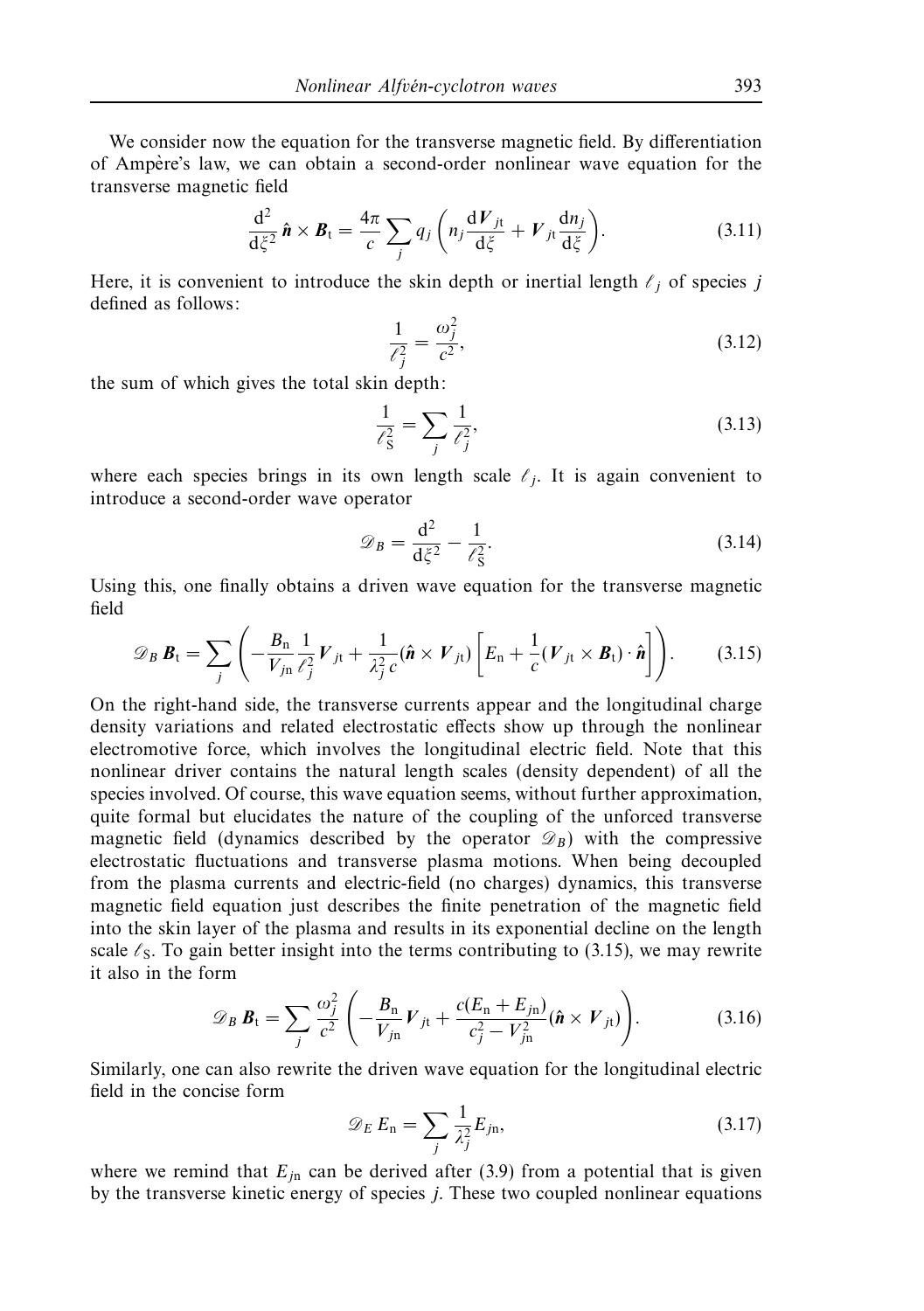are completed and closed by the equation (3.3) for the density and (3.8) for the transverse velocity of each species.

So far, we made neither any approximation nor linearization, but just inserted the original momentum equation  $(3.3)$  and  $(3.8)$  into the differentiated Ampère's and Gauß' laws. Therefore, the above equations depend on a highly nonlinear manner still on the different number densities  $n_i$ . Yet the transition in (3.16) and (3.8) to the incompressible limit is simple, because then the electrostatic nonlinear forcing terms  $E_n$  and  $E_{in}$  vanish, and the plasma frequency,  $\omega_i$ , respectively, the gyration scale  $r_j$ , become constants as defined by the fixed background density of species  $j$ . We discuss this in the section after the next one.

## *4. Eigenmodes and driven waves*

#### 4.1. Nonlinear Alfvén-ion-cyclotron waves

In order to maintain the linear form of the original equations, it is convenient to introduce new variables, relating to left- and right-hand polarized fields, which are defined as follows:

$$
\boldsymbol{B}_{t}^{\pm} = \boldsymbol{B}_{t} \pm (\hat{\boldsymbol{n}} \times \boldsymbol{B}_{t}), \qquad (4.1)
$$

$$
V_{t}^{\pm} = V_{t} \pm (\hat{\boldsymbol{n}} \times V_{t}). \tag{4.2}
$$

These field variables are orthogonal, i.e.  $B_t^{\pm} \cdot B_t^+ = 0$ , and  $V_{jt}^{\pm} \cdot V_{jt}^+ = 0$ . By taking the cross product of  $(2.30)$  and  $(3.8)$  with the unit vector  $\hat{\boldsymbol{n}}$ , we obtain after some algebra the equations of motion for the circular transverse variables.

$$
\frac{\mathrm{d}B_{\mathrm{t}}^{\pm}}{\mathrm{d}\zeta} = \pm \frac{4\pi}{c} \sum_{j} \sigma_{j} V_{j\mathrm{t}}^{\mp},\tag{4.3}
$$

$$
\frac{\mathrm{d}V_{jt}^{\pm}}{\mathrm{d}\zeta} = \mp \frac{1}{r_j} \left( \frac{V_{jn}}{B_n} \boldsymbol{B}_t^{\mp} - \boldsymbol{V}_{jt}^{\mp} \right). \tag{4.4}
$$

Let us now first consider nonlinear incompressible solutions. Since  $E_n = 0$ , consequently, quasi-neutrality strictly holds,  $\sum_{j} q_{j} n_{j} = 0$ . The velocity fields and magnetic field must have constant modules and be aligned, so that after (3.9) their respective vector cross product, and thus also  $E_{jn}$  vanishes. As  $n_j$ ,  $r_j$ ,  $V_{jn}$ ,  $c_j$  and  $\omega_i$  then all are constant, we can solve the resulting linear set (4.3) and (4.4) by Fourier transformation (FT), without putting any limitations on the amplitudes of  $B_t^{\pm}$  or  $V_{jt}^{\pm}$ , other than (3.10) which implies that the magnetic field amplitude is also constant. As usually, FT means that d*/*d*ξ* → *i k*, and thus we can invert the transverse momentum equation (3.8), which yields with the normalized wave vector,  $\kappa_i = kV_{in}/\Omega_i$ , the complex vector relation

$$
\tilde{V}_{jt}(k) = \frac{V_{jn}}{B_n(1 - \kappa_j^2)} \left( \tilde{B}_t(k) + i\kappa_j \hat{\boldsymbol{n}} \times \tilde{B}_t(k) \right).
$$
\n(4.5)

This result can be inserted into the FT of (3.16) to obtain the algebraic wave equation.

$$
\left(k^2 + \frac{1}{\ell_S^2}\right)\tilde{\boldsymbol{B}}_t(k) = \sum_j \frac{1}{\ell_j^2} \frac{1}{1 - \kappa_j^2} \left(\tilde{\boldsymbol{B}}_t(k) + i\kappa_j(\hat{\boldsymbol{n}} \times \tilde{\boldsymbol{B}}_t(k))\right),\tag{4.6}
$$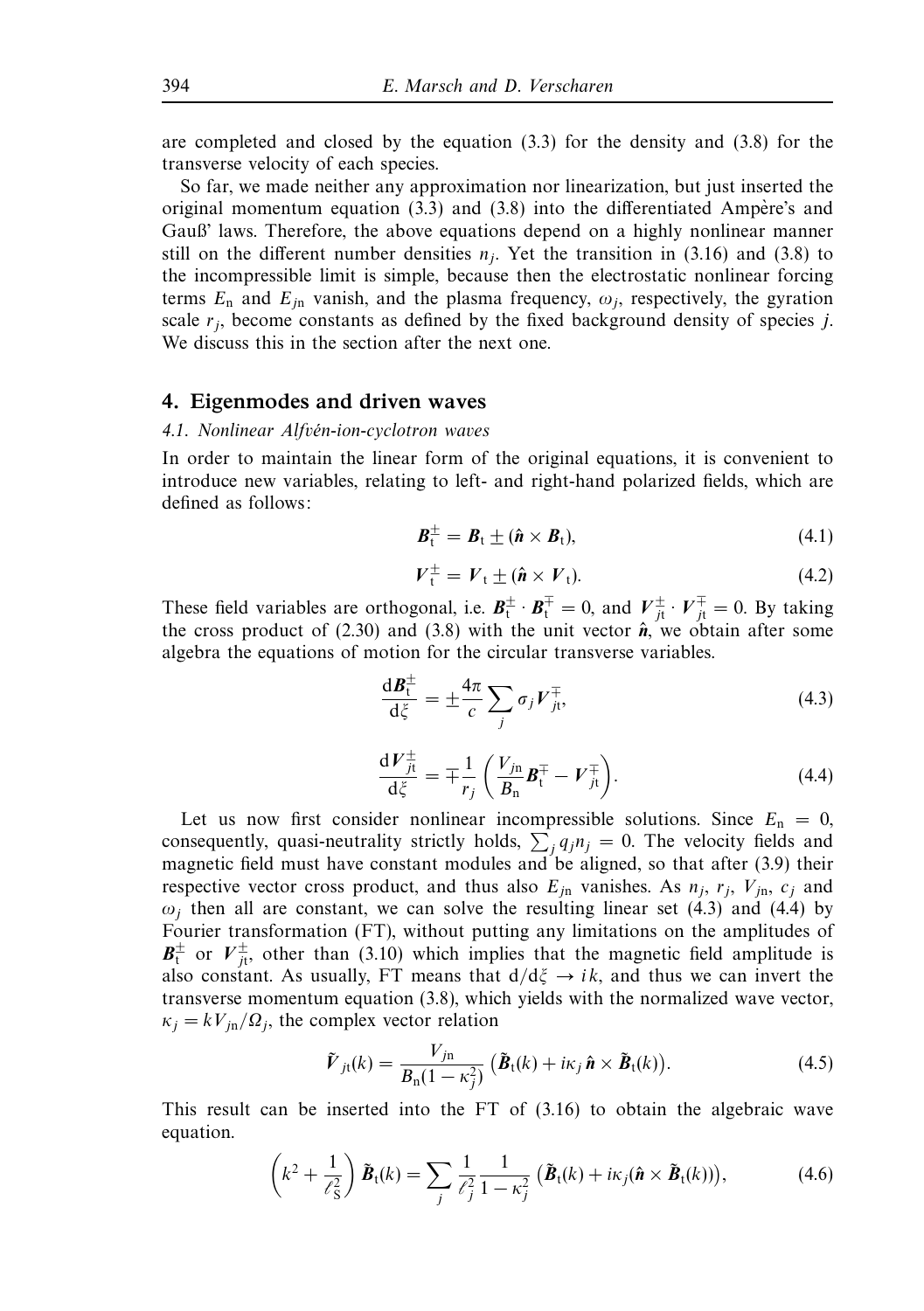which may also be written as

$$
\left(k^2 - \sum_j \frac{1}{\ell_j^2} \frac{\kappa_j^2}{1 - \kappa_j^2}\right) \tilde{\boldsymbol{B}}_t(k) = i \left(\sum_j \frac{1}{\ell_j^2} \frac{\kappa_j}{1 - \kappa_j^2}\right) (\hat{\boldsymbol{n}} \times \tilde{\boldsymbol{B}}_t(k)),\tag{4.7}
$$

and which yields, by taking the vector cross product of  $(4.7)$  with  $\hat{\boldsymbol{n}}$  and by resolving the resulting two equations, the two dispersion relations describing left- and righthand polarized waves as follows:

$$
k^{2} = \sum_{j} \left(\frac{\omega_{j}}{c}\right)^{2} \frac{\pm \kappa_{j}}{1 \mp \kappa_{j}} = \sum_{j} \hat{\varrho}_{j} \left(\frac{\Omega_{j}}{V_{A}}\right)^{2} \frac{\pm \kappa_{j}}{1 \mp \kappa_{j}},
$$
(4.8)

with the fractional mass density  $\hat{\varrho}_i = \varrho_i/\varrho$ . Equation (4.8) is nothing else but the standard dispersion relation for the Alfvén-ion-cyclotron (and magnetosonicwhistler) waves in a multi-component plasma with the differential drifts contained in  $V_{in}$  and for parallel propagation (see, e.g. Davidson, 1983), yet which applies here to arbitrarily large wave amplitudes. Apparently, the wave frequency is obtained by the Doppler shift formula,  $\omega = kV$ , where *V* is hidden in  $V_{in} = U_{in} - V$ , i.e. in  $\kappa_i = kV_{in}/\Omega_i$ . Once the wave vector  $k = k(V)$  is known, the wave frequency is obtained as a function of the phase speed *V*.

Let us consider the long-wavelength limit of (4.8), which when being expanded to second order in *κj* reads.

$$
1 = \sum_{j} \hat{\varrho}_{j} \left(\frac{\Omega_{j}}{k V_{\mathcal{A}}}\right)^{2} (\pm \kappa_{j})(1 \pm \kappa_{j}), \tag{4.9}
$$

where the first term of the sum vanishes, since  $\sum_j \left(\frac{\omega_j^2}{\Omega_j}\right) V_{j\text{n}} = 0$  because of the quasineutrality condition, i.e.  $\sigma = 0$  in (2.2), and the zero-longitudinal-current constraint (2.26). The second term then yields

$$
1 = \sum_{j} \hat{\varrho}_{j} \frac{(U_{j\mathrm{n}}^{2} - 2U_{j\mathrm{n}}V + V^{2})}{V_{\mathrm{A}}^{2}}.
$$
\n(4.10)

As a vanishing bulk speed,  $U = 0$ , may be assumed, the centre-of-momentum condition means that  $\sum_{j} \hat{\varrho}_{j} U_{j n} = 0$ , and thus we can solve for the phase speed in the centre of momentum frame and obtain

$$
V = \pm V_{\rm A} \sqrt{1 - \sum_{j} \hat{\varrho}_{j} \left(\frac{U_{j\rm n}}{V_{\rm A}}\right)^{2}}.
$$
\n(4.11)

This is the phase speed of an Alfven wave in a multi-component plasma, including field-aligned drift motions, leading to a slowing down of the phase speed.

We shall now derive the incompressible Alfven-cyclotron wave without resort to the FT, but recourse instead on (3.9). Since  $E_{in} = 0$ , each velocity vector and magnetic field must be aligned, which generally implies that  $V_{it} = a_j B_t$ . This can be inserted in (3.8) to obtain

$$
\frac{\mathrm{d}V_{jt}}{\mathrm{d}\xi} = \frac{1}{r_j} \left( \frac{V_{jn}}{B_{n} a_j} - 1 \right) \hat{\boldsymbol{n}} \times V_{jt}.
$$
 (4.12)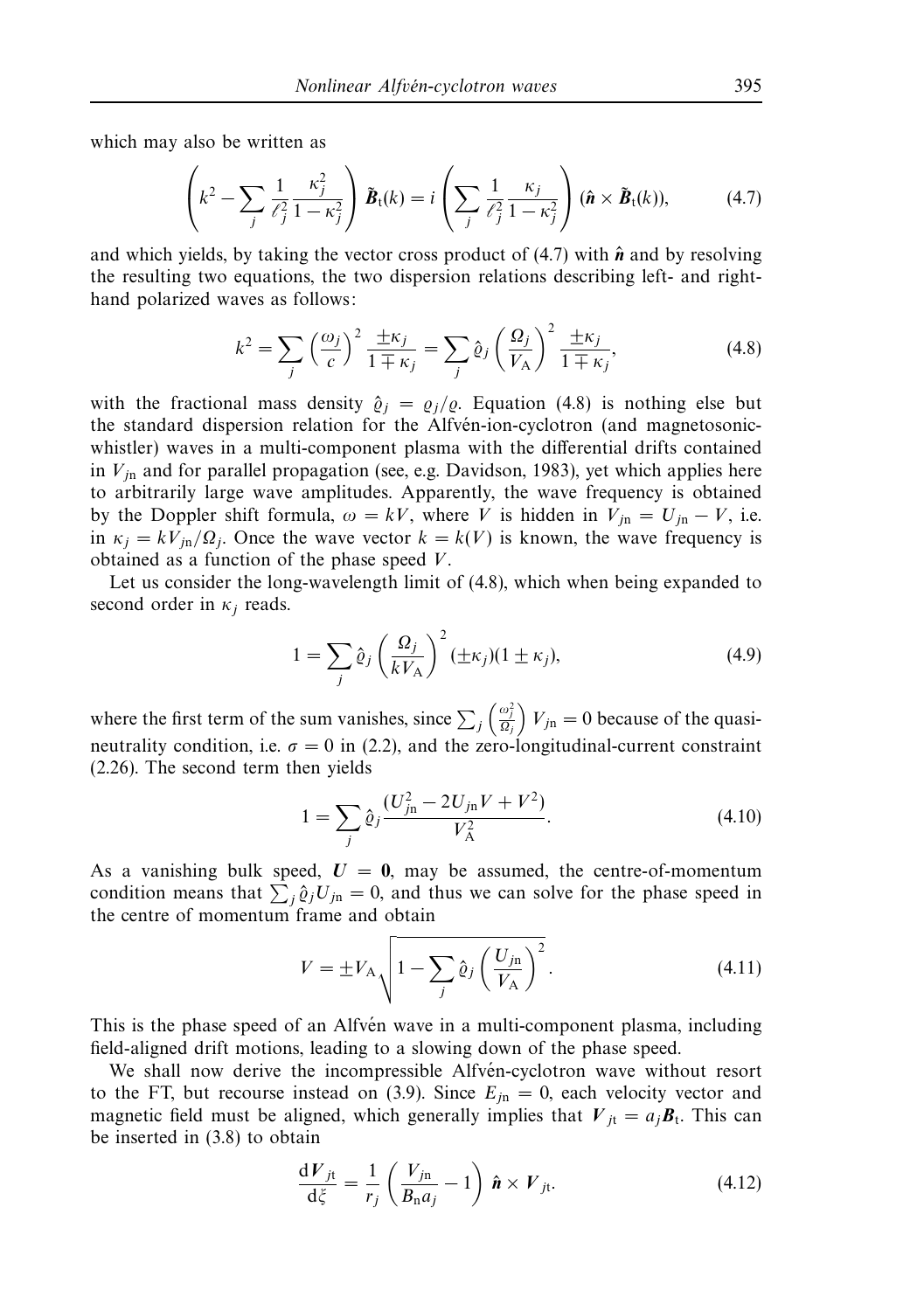Twofold differentiation yields the simple harmonic oscillator equation for the gyromotion

$$
\left(\frac{\mathrm{d}^2}{\mathrm{d}\xi^2} + k_j^2\right) V_{j\text{t}} = \mathbf{0},\tag{4.13}
$$

with the squared wave vector defined as

$$
k_j^2 = \frac{1}{r_j^2} \left( \frac{V_{j\mathrm{n}}}{B_{\mathrm{n}} a_j} - 1 \right)^2.
$$
 (4.14)

Since all species must spatially oscillate in the same way, the wave vector must not depend on the index *j*, i.e. we can put  $k_j = \pm k$ , which yields with  $\kappa_j = kr_j$  two possible solutions for the desired proportionality coefficient:

$$
a_j = \frac{V_{j_0}}{B_n} \frac{1}{1 \pm \kappa_j}.
$$
\n(4.15)

Knowing the coefficient  $a_j$ , we can use it in the wave  $(3.16)$  without electric fields and get another harmonic oscillator equation.

$$
\left(\frac{\mathrm{d}^2}{\mathrm{d}\xi^2} + q^2\right) \boldsymbol{B}_t = \mathbf{0},\tag{4.16}
$$

where the squared wave vector *q* is an abbreviation for exactly the same sum as appearing on the right-hand side of (4.8). Since all velocities and the magnetic field are aligned, the wave vector *q* must be equal to *k*, and thus we again obtain the same dispersion relation as in the previous Fourier analysis. Finally, the polarization relation (with the plus sign for incompressible Alfven-cyclotron and minus for magnetosonic-whistler waves) reads

$$
V_{jt} = \frac{V_{jn}}{B_n} \frac{1}{1 \pm \kappa_j} B_t.
$$
 (4.17)

With this result, we can further evaluate the conservation law (3.10), and after some algebra obtain the result that

$$
\frac{d}{d\xi} \left( \sum_{j} \hat{\varrho}_{j} V_{jn}^{2} \frac{1}{(1 \pm \kappa_{j})^{2}} - V_{A}^{2} \right) = 0.
$$
 (4.18)

Note that the dispersion relation (4.8) can also be cast into the form

$$
V_{\rm A}^2 = \sum_{j} \hat{\varrho}_{j} V_{j\rm n}^2 \frac{\mp \kappa_{j}}{\kappa_{j}^2 (1 \pm \kappa_{j})},\tag{4.19}
$$

which facilitates a comparison with the previous equation. Expansion of (4.18) and (4.19) to lowest order in  $\kappa_i = kr_j$  yields the MHD dispersion relation (4.10), i.e. in this case, the conservation (4.18) has a zero integration constant and simply expresses equipartition between kinetic and magnetic energy densities. This is not true any more if finite gyrokinetic effects are considered.

#### 4.2. Linear electrostatic waves

Let us now discuss pure linear electrostatic waves, which are obtained by taking the trivial solutions,  $V_{it} = B_t = 0$ , of the wave (3.16), which also implies that  $E_{jn} = 0$ .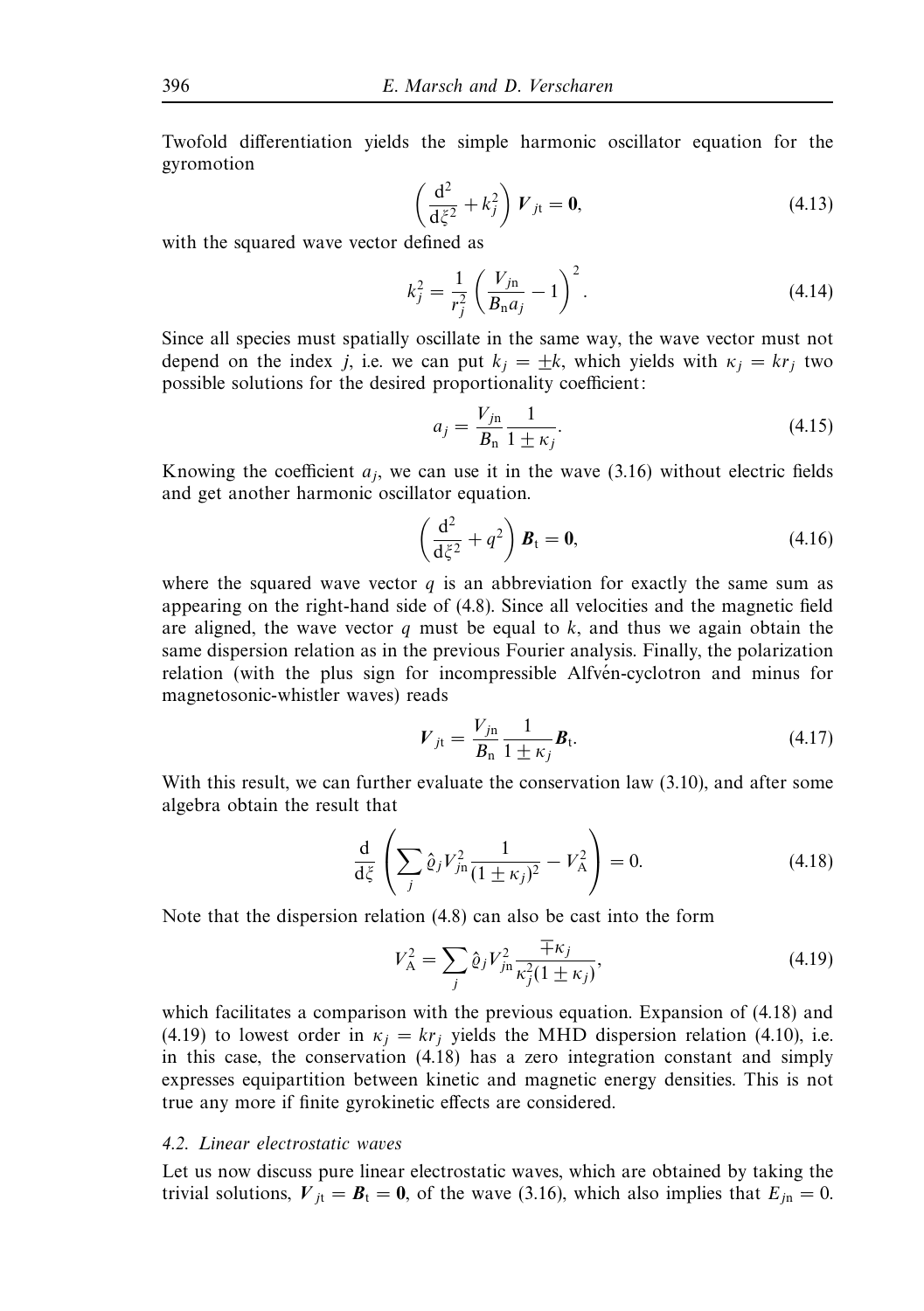Then the linearized electrostatic wave (3.17) simply reads  $\mathcal{D}_E E_n = 0$ . After FT, we obtain that  $(k^2 + \lambda_D^{-2})\tilde{E}_n(k) = 0$ , which explicitly yields the dispersion relation

$$
k^{2} = \sum_{j} \frac{\omega_{j}^{2}}{(U_{j\text{n}} - V)^{2} - c_{j}^{2}}.
$$
\n(4.20)

We may only consider here the case of zero drifts, i.e.  $U_{in} = 0$ , and a simple electronproton plasma. Then, we always find two solutions for  $V^2$  from the equation

$$
k^{2} = \frac{\omega_{e}^{2}}{V^{2} - c_{e}^{2}} + \frac{\omega_{p}^{2}}{V^{2} - c_{p}^{2}}.
$$
\n(4.21)

In the long-wavelength limit ( $k \rightarrow 0$ ), the diverging phase speed  $V_L(k) = \omega_P/k$ corresponds to the Langmuir wave, with the total plasma frequency being defined by  $\omega_P^2 = \omega_e^2 + \omega_p^2$ . For the ion-acoustic or sound wave, we obtain the constant speed defined as

$$
V_{\rm S} = \sqrt{\frac{\omega_{\rm e}^2 c_{\rm p}^2 + \omega_{\rm p}^2 c_{\rm e}^2}{\omega_{\rm p}^2}} = \sqrt{\frac{k_{\rm B} (\gamma_{\rm e} T_{\rm e} + \gamma_{\rm p} T_{\rm p})}{m_{\rm e} + m_{\rm p}}}.
$$
(4.22)

Here,  $k_B$  is Boltzmann's constant. The general solution in terms of frequency follows from the biquadratic equation:

$$
\omega^4 - \omega^2 \left( \omega_e^2 + \omega_p^2 + (c_e k)^2 + (c_p k)^2 \right) + (c_e k)^2 (c_p k)^2 + \omega_e^2 (c_p k)^2 + \omega_p^2 (c_e k)^2 = 0. \quad (4.23)
$$

In the short-wavelength limit  $(k \to \infty)$ , we obtain two solutions corresponding to the proton-acoustic wave, with  $\omega \approx k c_p$ , or electron-acoustic wave with,  $\omega \approx k c_e$ . Both modes are usually strongly Landau damped if a thermal Vlasov description of the plasma is used. The sound wave, however, can exist since  $m_e \ll m_p$ , and thus  $V_S \approx \sqrt{k_B \gamma_e T_e/m_p}$  for  $T_e > T_p$ , so that strong proton Landau damping can be avoided.

For a multicomponent plasma with drifts the structure of the eigenmodes becomes correspondingly richer, as each species contributes its own plasma frequency and thermal speed, as well as drift speed. In the presence of a compressive transverse wave, these modes all become coupled and are driven by the nonlinear ponderomotive electric fields  $E_{in}$  according to (3.17). Similarly, the transverse eigenmodes defined by (4.8) are driven according to (3.16) by the longitudinal electric field  $E_n$  and the combined action of the various  $E_{jn}$ .

#### 4.3. Compressive Alfvén-cyclotron–acoustic waves

In this section, we will consider the coupling between the nonlinear electromagnetic Alfvén-cyclotron waves and the electrostatic modes. We recall that no assumptions, such as incompressibility, had to be made as to derive the wave equations (3.16) and (3.17). We shall also rewrite the transverse momentum equation (3.8), which describes the gyromotion as a second-order wave equation. Since the longitudinal gyration scale  $r_i$  depends on the density according to (2.34), its differentiation has to be considered. If we neglect the magnetic field for a moment, then we get for the transverse motion an equation in the form

$$
\left(\frac{\mathrm{d}^2}{\mathrm{d}\xi^2} + \frac{1}{r_j^2} - \frac{\mathrm{d}\ln n_j}{\mathrm{d}\xi} \frac{\mathrm{d}}{\mathrm{d}\xi}\right) V_{j\mathrm{t}} = 0. \tag{4.24}
$$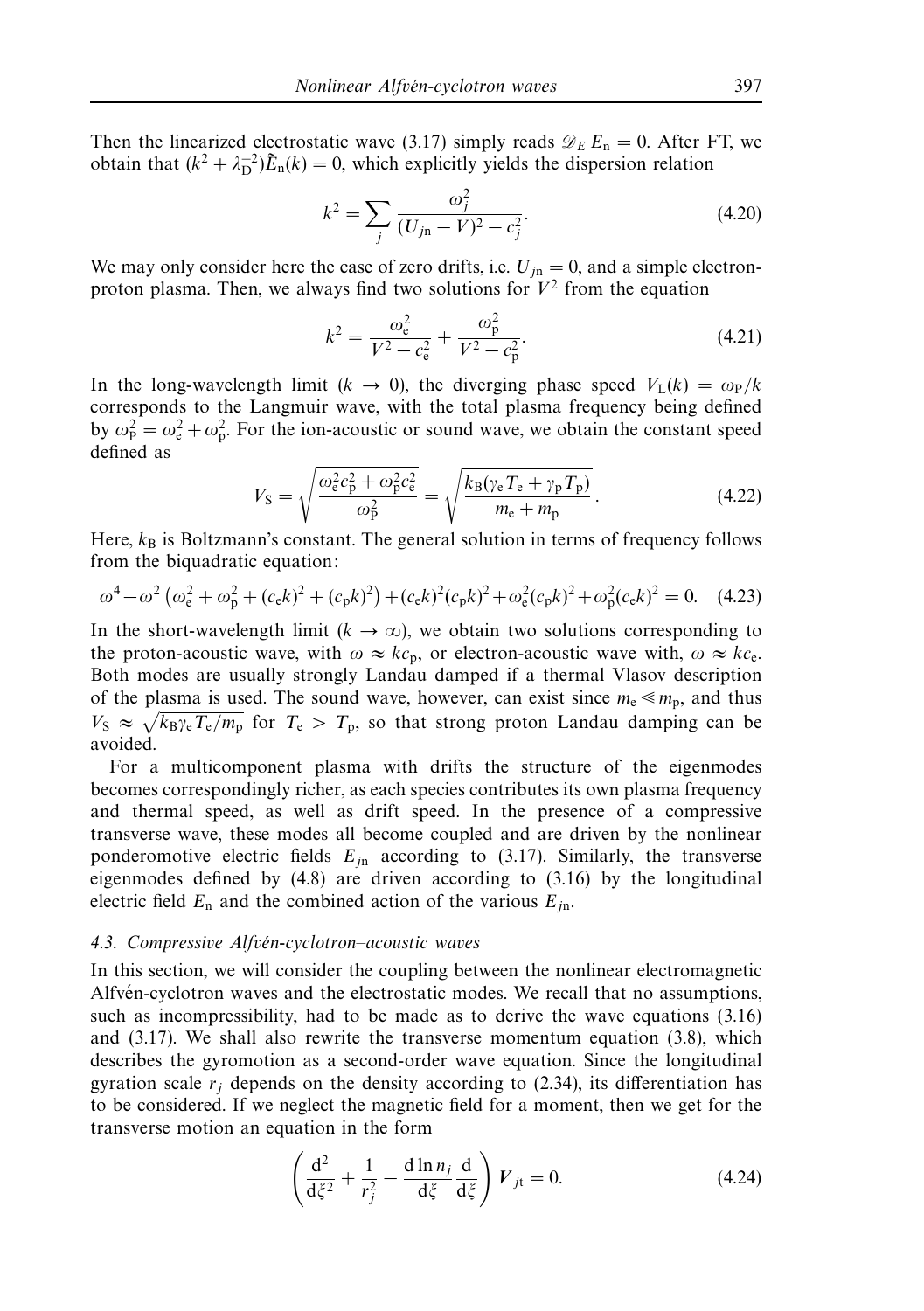Mathematically speaking, this is the well-known equation for a harmonic oscillator, with an amplitude that may vary exponentially in  $\xi$  at a scale set by the density gradient length. For the differential operator yielding harmonic oscillations (first two terms of (4.24)), we introduce the symbol  $\mathcal{D}_{V_i}$  to be used below. For the density gradient term, we may approximately write

$$
\frac{\mathrm{d}}{\mathrm{d}\xi}\ln n_j = \frac{\mathrm{d}}{\mathrm{d}\xi}\ln(\bar{n}_j + \delta n_j) \approx \frac{1}{\bar{n}_j}\frac{\mathrm{d}}{\mathrm{d}\xi}\delta n_j = \frac{\delta n_j}{\bar{n}_j}\frac{\mathrm{d}\ln \delta n_j}{\mathrm{d}\xi} \tag{4.25}
$$

with the average constant background density  $\bar{n}_i$ . If the gradient is positive (negative), and therefore the density increases (decreases), the longitudinal scale and thus the amplitude of  $V_{it}$  will decrease (increase) correspondingly. However, as long as the relative density variation remains small, a few percent say, this change will occur on a much larger scale than  $r_j$ , namely  $\bar{L}_j = r_j \bar{n}_j / \delta n_j$ . If the density fluctuates about zero, the net effect of the density modulation on  $V_{it}$  will remain comparatively small.

For the sake of consistency, we will, in the remainder of this section, fully retain this density-induced possible amplitude variation of  $V_{it}$  according to (4.24), but later on neglect the density variations and consider all density-dependent parameters to be fixed at their background values without denoting them explicitly by a barred symbol. Yet, remember that the essential and lowest order variations of the densities of all species have been considered and already taken care of in Gauß' law and the dynamics of *E*n, which indeed is of order unity as the background electric field is zero, and similarly in Ampère's law through the appearance of the electric fields  $E_n$ and  $E_{in}$ .

We introduce, by using conserved or constant quantities, normalized variables, such that  $v_{it} = V_{it}/V$ , and  $b_t = B_t/B_n$ . Similarly, we introduce normalized electric fields as follows:

$$
e_{j\text{n}} = \frac{cE_{j\text{n}}}{B_{\text{n}}V}, \quad e_{\text{n}} = \frac{cE_{\text{n}}}{B_{\text{n}}V}.
$$
 (4.26)

We recall (3.16), according to which  $e_{jn}$  is just an abbreviation for the gradient of a potential given by the transverse kinetic energy, for which we have in normalized form:

$$
e_{j\mathrm{n}} = -\frac{V}{\Omega_j} \frac{\mathrm{d}}{\mathrm{d}\xi} \left(\frac{1}{2} v_{j\mathrm{t}}^2\right). \tag{4.27}
$$

Using the same normalization for the transverse electric field (2.23), we obtain simply that

$$
e_{t} = -(\hat{\boldsymbol{n}} \times \boldsymbol{b}_{t}), \qquad (4.28)
$$

which is fully determined by the solution for  $b_t$ . Like  $e_t$ , the charge densities  $\sigma_i$  are now merely auxiliary quantities and obtained from an integration of the previous (3.3), which in the new variables can be written as

$$
r_j \frac{d}{d\xi} \ln \sigma_j = (e_n + e_{jn}) \frac{V V_{jn}}{c_j^2 - V_{jn}^2},
$$
\n(4.29)

and then be formally integrated with the result

$$
\sigma_j(\xi) = q_j \bar{n}_j \exp\left(V\Omega_j \int_{\bar{\xi}}^{\xi} d\xi' \frac{e_n(\xi') + e_{jn}(\xi')}{c_j^2(\xi') - V_{jn}^2(\xi')}\right).
$$
(4.30)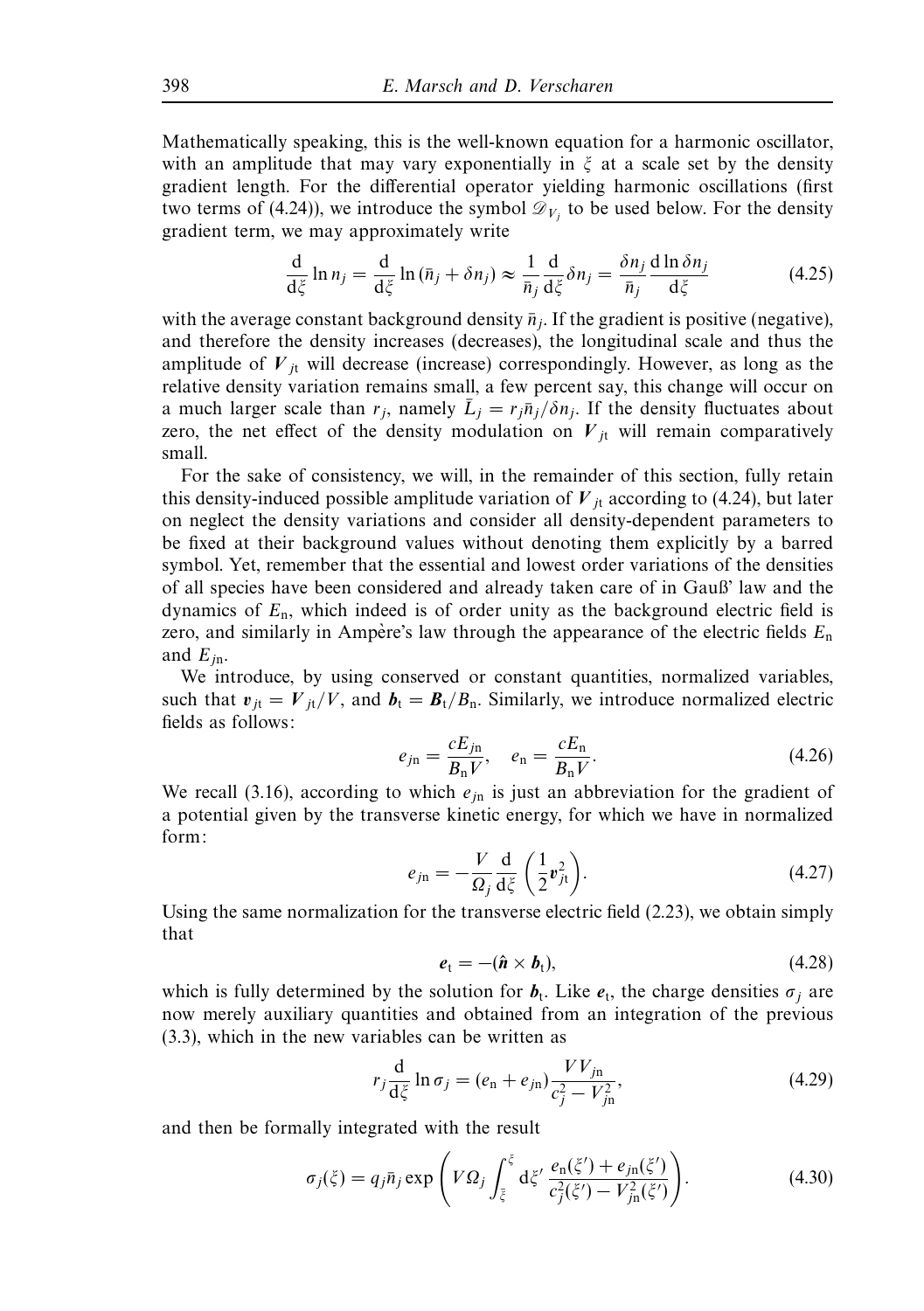As an outcome of all the above considerations, we can now summarize the resulting set of fluid wave equations. Firstly, we obtain for each species' transverse motion a forced and amplitude-modulated harmonic oscillator equation reading

$$
\mathscr{D}_{V_j} \mathbf{v}_{j\text{t}} = \left( \frac{V^2}{c_j^2 - V_{j\text{n}}^2} (e_\text{n} + e_{j\text{n}}) \frac{\mathrm{d} \mathbf{v}_{j\text{t}}}{\mathrm{d}\xi} + \frac{1}{r_j} \mathbf{b}_\text{t} + \frac{\mathrm{d}}{\mathrm{d}\xi} \hat{\mathbf{n}} \times \mathbf{b}_\text{t} \right) \frac{\Omega_j}{V} . \tag{4.31}
$$

Secondly, one can rewrite the mutually driven and coupled-wave equations for the longitudinal electric field and transverse magnetic field in the concise forms

$$
\mathscr{D}_E e_n = \sum_j \frac{1}{\lambda_j^2} e_{jn},\tag{4.32}
$$

$$
\mathscr{D}_B \, \bm{b}_t = \sum_j \frac{1}{\ell_j^2} \left( -\frac{V}{V_{jn}} \bm{v}_{jt} + \frac{V^2}{c_j^2 - V_{jn}^2} (e_n + e_{jn}) (\hat{\bm{n}} \times \bm{v}_{jt}) \right). \tag{4.33}
$$

We recall again that up to this point of our algebraic derivations, no linearization has been made, and the density variations were entirely accounted for. Equation (4.29) or (4.30) permits to calculate the density of species *j* completely through the line integral over the electric fields that appears in the exponential Boltzmann factor in (4.30). So the density is a functional of the electric potentials. However, this dependence of  $n_i$  on  $\zeta$  may now without loss of essential physics be neglected, if the density fluctuations can be assumed to remain small [i.e. we do not want to consider MHD shocks (Goossens, 2003), or electrostatic shocks and double layers here]. Thus, all scales and parameters, such as  $V_{jn}$ ,  $c_j$ ,  $\omega_j$ ,  $\lambda_j$ ,  $\ell_j$  and  $r_j$ , which have non-vanishing mean values, will, from here on, be calculated by use of the background number density  $\bar{n}_i$ , as well as the conditions for quasi-neutrality and zero longitudinal current and the centre-of-momentum condition. All compressive effects are described by the longitudinal electric field *e*<sup>n</sup> in this approximation. Consequently, the nonlinear equations (4.31), (4.32) and (4.33) form a closed set, which yet will generally require a numerical treatment to obtain solutions. This is a task beyond the scope of this analytical paper.

Note that in each of these equations, the spatial variations are determined by the natural scales of the dynamics of the involved field variables, i.e. by the longitudinal scale  $r_i$  for the transverse motions of the particles, their Debye lengths  $\lambda_i$  for the charge fluctuations, respectively, their skin depths  $\ell_j$  for the magnetic field penetration into the plasma driven by the transverse currents. Differential motion of the species *j* might be important and is therefore included in its drift speed  $V_{in}$ . Its effect on the parametric instabilities has been studied in work addressing the modulational and decay instability of Alfven waves by considering streaming of alpha particles in the solar wind (Hollweg et al., 1993). If there are no differential motions along the mean field in the background plasma, i.e. if for all *j* we have  $U_{in} = 0$ , then  $V_{in} = -V$ , and thus the longitudinal gyration scale simply becomes  $r_j = -V/\Omega_j$ , which by its definition is not for each species a positive definite quantity as the gyrofrequency carries the sign of the charge of the species considered. The factor in front of the electric field term in the above equations (4.31) and (4.33) thus changes in the drift-free case to  $1/(1 - (c_j/V)^2)$ , which becomes  $1/(1 - \beta_j)$ for  $V = V_A$ , with the species plasma beta being defined as  $\beta_j = (c_j/V_A)^2$ . For the parallel propagation considered here, only this factor contains the thermal speed,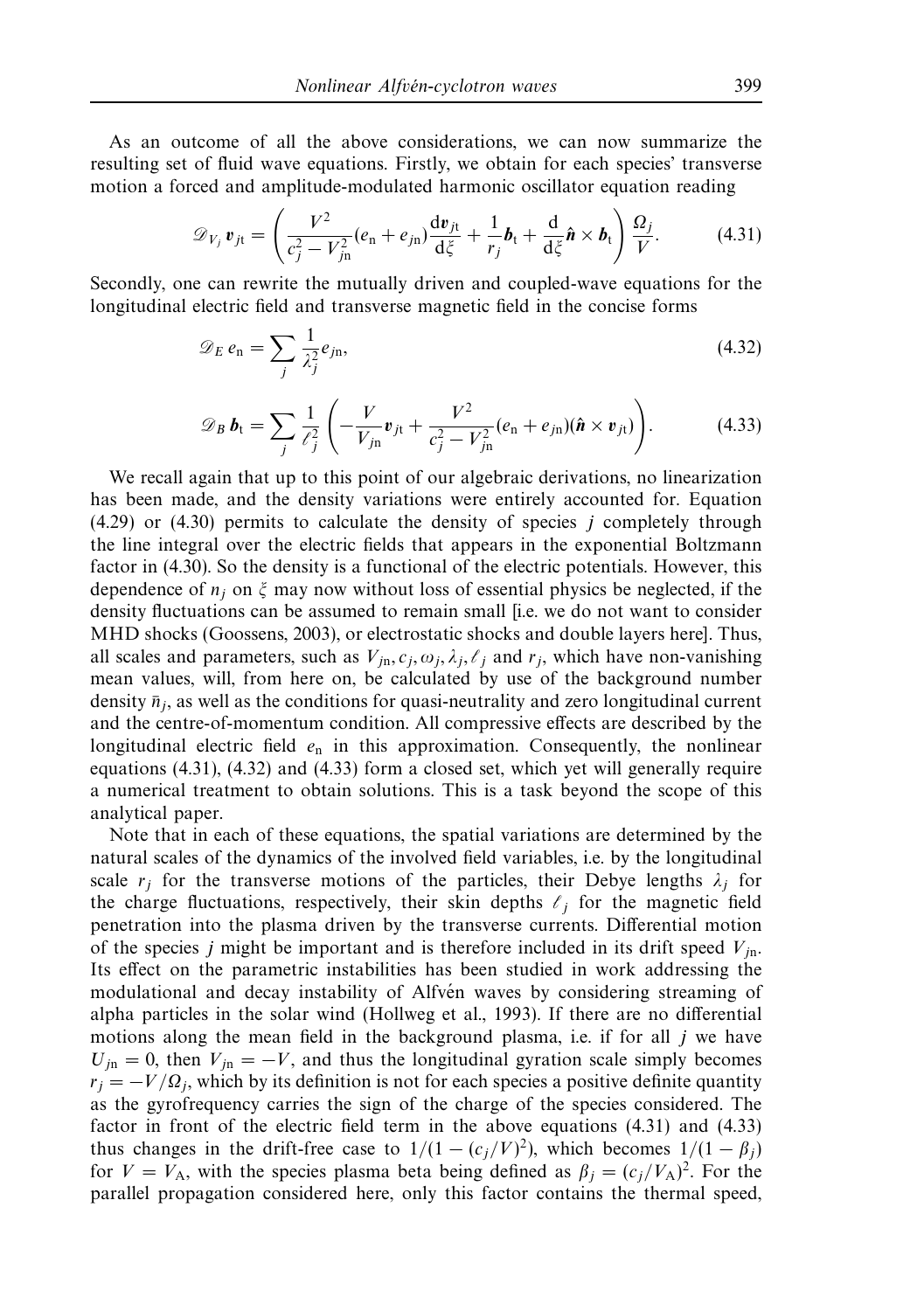and therefore this factor simply becomes unity for a cold multi-species plasma without drifts

## 4.4. Electric field fluctuations driven by an elliptically polarized Alfvén wave

In this section, we consider the electrostatic waves, which can be generated by an elliptically polarized Alfvén wave, which for the sake of simplicity we assume to be given. We shall then study the effect this wave has in generating compressive fluctuations driven by the spatial variation of the kinetic energy of the particles moving coherently in the same wave magnetic field. The starting point is (4.32), which can with the help of (4.27) be written as a driven oscillator for the longitudinal electric field:

$$
\mathcal{D}_E e_n = -\sum_j \frac{V}{2\Omega_j} \frac{1}{\lambda_j^2} \frac{d\mathbf{v}_{jt}^2}{d\xi}.
$$
\n(4.34)

Before we write down the wave fields, let us define a proper coordinate system. For the right-handed orthogonal system, we chose the unit vectors  $\hat{\mathbf{n}} = e_3 = e_1 \times e_2$ ,  $e_1 = e_2 \times \hat{\boldsymbol{n}}$ , and  $e_2 = \hat{\boldsymbol{n}} \times e_1$ . The wave may have a wave vector *k*, and its normalized (dimensionless) magnetic field reads

$$
\boldsymbol{b}_t = b_1 \boldsymbol{e}_1 \cos(k \zeta) + b_2 \boldsymbol{e}_2 \sin(k \zeta). \tag{4.35}
$$

Similarly, the related flow velocity of species *j* is given by

$$
v_{jt} = v_{j1}e_1\cos(k\xi) + v_{j2}e_2\sin(k\xi). \tag{4.36}
$$

The associated electric field according to (4.34) reads

$$
e_{j\text{n}} = \frac{kV}{\Omega_j} \cos(k\xi) \sin(k\xi) (v_{j1}^2 - v_{j2}^2). \tag{4.37}
$$

On the other hand, using the original definition (3.9) of this field, we obtain the result

$$
e_{j\text{n}} = \cos(k\xi)\sin(k\xi)(b_2v_{j1} - b_1v_{j2}),\tag{4.38}
$$

which by comparison of the last two equations, determines the particle velocity components as  $v_{i1,2} = b_{2,1} \Omega_i / (kV)$ . Finally, we have

$$
e_{j\text{n}} = \frac{\Omega_j}{2kV} \sin\left(2k\xi\right) \left(b_1^2 - b_2^2\right),\tag{4.39}
$$

which can be inserted in (4.32). We obtain the forced oscillator equation

$$
\frac{\mathrm{d}^2 e_{\mathbf{n}}}{\mathrm{d}\xi^2} + q^2 e_{\mathbf{n}} = \varepsilon \frac{\sin(2k\xi)}{2k}.
$$
\n(4.40)

We recall that the Debye wave length  $\lambda_D$  was defined in (3.5). We used as an abbreviation the complex wave vector  $q = i/\lambda_D$ , and further introduced the forcing amplitude as

$$
\varepsilon = \sum_{j} \frac{1}{\lambda_j^2} \frac{\Omega_j}{V} (b_1^2 - b_2^2),\tag{4.41}
$$

which vanishes for a circularly polarized wave with  $b_1 = b_2$ , but is nonzero otherwise. The solution of (4.40) can be obtained by using the Green's function method and Fourier transformation. The convolution integral of the forcing term with the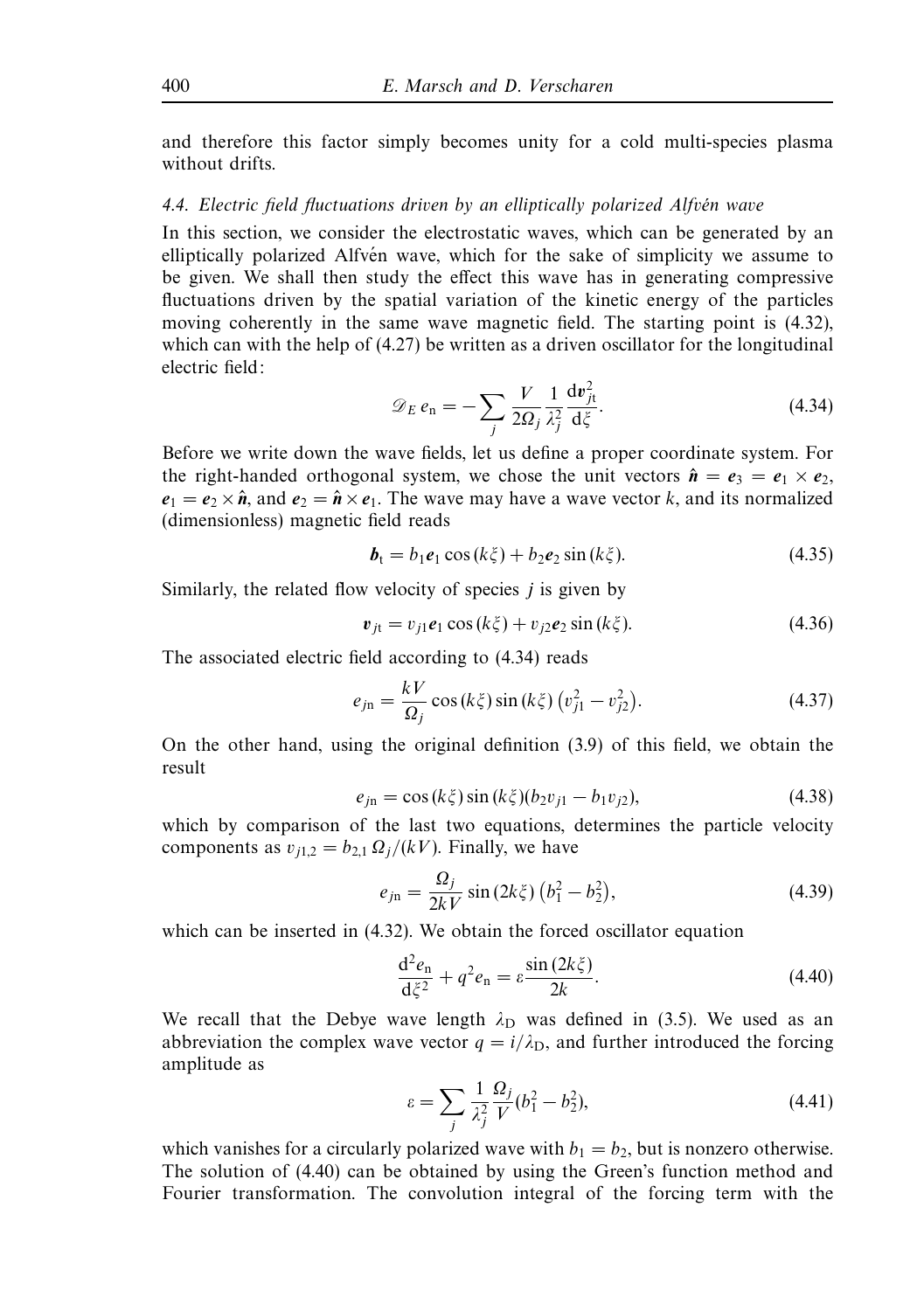Green's function then yields the solution depending upon *ξ* in the form of another convolution integral, which can be calculated analytically with the (in *q* symmetric) result

$$
e_{n}(\xi) = \frac{\varepsilon}{4kq} \left( \frac{\sin(2k\xi) + \sin(q\xi)}{2k+q} - \frac{\sin(2k\xi) - \sin(q\xi)}{2k-q} \right). \tag{4.42}
$$

Equation  $(4.42)$  solves the original equation  $(4.40)$  that can easily be shown by straightforward differentiation. We recall that by definition the square of the wave vector  $q = q(V)$  is given by the right-hand side of the electrostatic dispersion relation (4.20). Therefore, *q* is a real number for an appropriate choice of *V*. The solution is then related naturally with the electrostatic eigenmodes, i.e. the sound, ion acoustic, and Langmuir waves, which we already discussed in a previous section. The overall solution (4.42) apparently describes forced compressive (charge) waves, occurring as electrostatic eigenmodes, and a superposed electric wave at the second harmonic of the transverse Alfvén pump wave, the anisotropy (due to its elliptic polarization) of which determines the amplitude of these driven longitudinal electric field oscillations. L'Hôpital's rule allows one to determine the behaviour in the resonant cases. For the resonances  $(q \rightarrow +2k)$ , we find

$$
e_{n}(\xi) = -\frac{\varepsilon}{2q^{2}} \left[ \xi \cos(q\xi) - \frac{\sin(q\xi)}{q} \right],
$$
 (4.43)

which corresponds to the amplitude of the compressible oscillation growing or decaying with *ξ*, i.e. an instability in space.

## *5. Discussion and conclusions*

Starting from the multi-fluid equations of a warm plasma, we have derived and investigated the coupled wave equations for the particles' gyromotions about the mean field and for the transverse magnetic field and longitudinal electric field. It is a natural outcome of the electromotive forces arising from compressible Alfvencyclotron waves and can be derived from a potential that is just the kinetic energy associated with the gyromotion in the electromagnetic wave. Electric waves are thus excited, which can react back on the pump wave by nonlinear effects through terms in its own wave equation that contains the electric field explicitly. Known limiting cases are reproduced, such as the standard linear electric waves like the ion-acoustic or Langmuir waves of course, and for the transverse magnetic field the usual two branches of Alfvén-cyclotron and magnetosonic-whistler waves in case of a two-component electron-proton plasma, or many similar related branches in the case of a multi-ion plasma. The main result of this paper is the closed set of second-order wave equations  $(4.31)$ ,  $(4.32)$  and  $(4.33)$ , from solutions of which the transverse electric field and charge densities of each species can be derived as auxiliary quantities. To study these wave equations in more detail and to find their nonlinear solutions is left as a future task, which will presumably require a numerical treatment.

The structure of our equations already permits to derive some qualitative conclusions and to treat some simple applications (like the effect of elliptical polarization) analytically. Further study is certainly required to corroborate them quantitatively. Apparently, the weakly compressible large-amplitude Alfvén-cyclotron waves can drive electric fluctuations, essentially of the ion-acoustic type, along the mean field,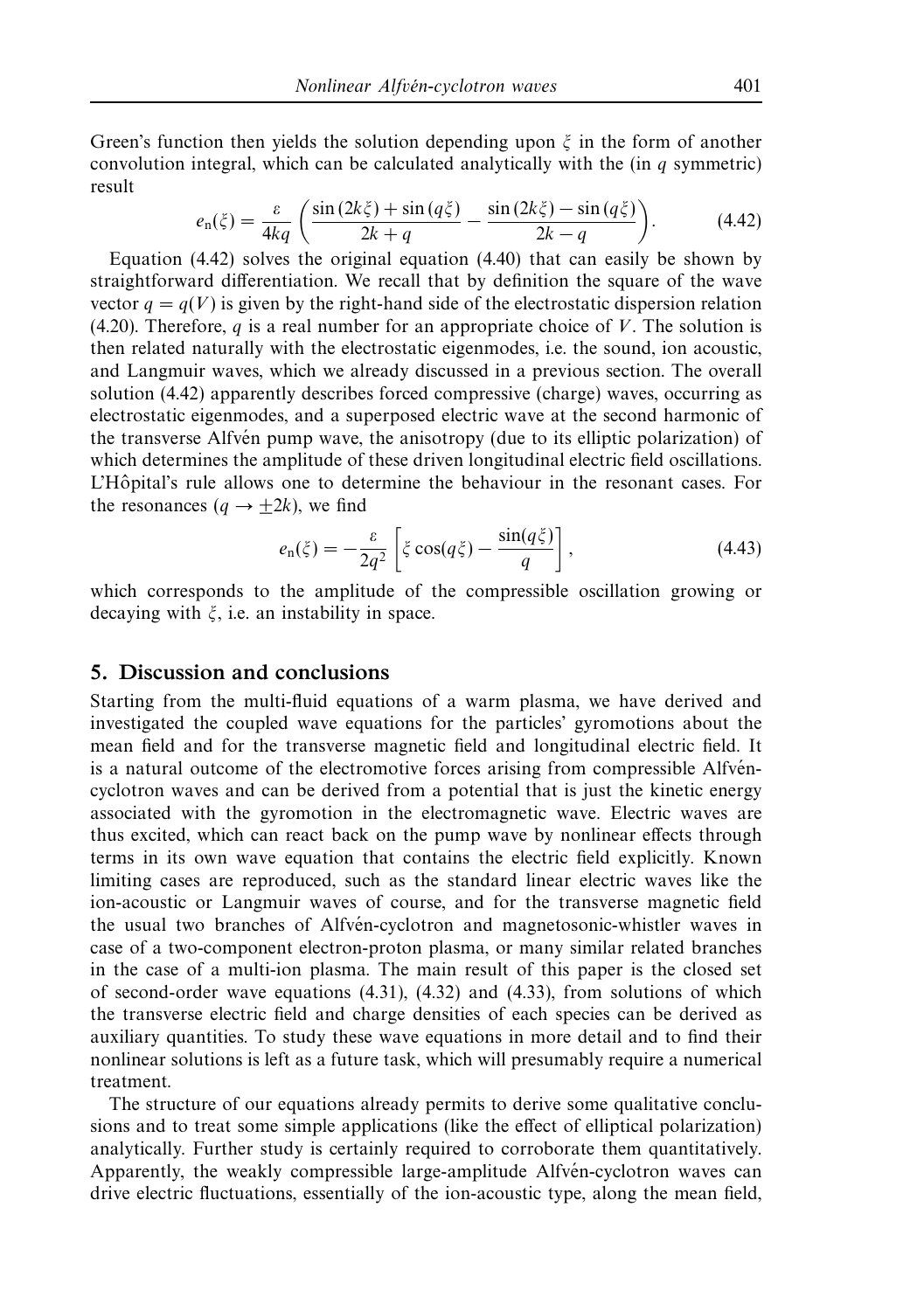and thus will naturally produce an electric field that can accelerate particles and will lead to heating via Landau damping in a kinetic Vlasov description. By excitation of acoustic waves, the amplitude of the driver wave will be diminished until a dynamic wave–wave equilibrium is reached. Similar processes are clearly found in the direct numerical simulations (Araneda et al., 2008, 2009; Valentini et al., 2008; Valentini and Veltri, 2009). The third-order coupling terms in (4.31) and (4.33) correspond to such three-wave processes in Fourier space, and therefore will lead to cascading of spectral energy and broadening of the original spectrum of the pump wave, which need not be monochromatic. This way a new path towards micro- and macroturbulence could be opened, and a non-MHD cascade is rendered possible by these compressive Alfvén-cyclotron–acoustic wave interactions.

## Acknowledgement

D. Verscharen appreciates financial support by the International Max Planck Research School (IMPRS) on Physical Processes in the Solar System and Beyond.

# *References*

Araneda, J. A. 1998 Phys. Scripta T **75**, 164.

- Araneda, J. A., Maneva, Y. and Marsch, E. 2009 Phys. Rev. Lett. **102**, 175001.
- Araneda, J. A., Marsch, E. and F.-Vinas, A. 2008 ˜ Phys. Rev. Lett. **100**, 125003.
- Araneda, J. A., Marsch, E. and Viñas, A. F. 2007 *J. Geophys. Res.* 112, 4104.
- Bale, S. D., Kellogg, P. J., Mozer, F. S., Horbury, T. S. and Reme, H. 2005 Phys. Rev. Lett. **94**, 215002.
- Brodin, G. and Stenflo, L. 1988 Physica Scripta **37**, 89.
- Bruno, R. and Carbone, V. 2005 Living Rev. Sol. Phys. **2**, 4.
- Cranmer, S. R. 2009 Living Rev. Sol. Phys. **6**, 3.
- Davidson, R. C. 1983 In: Basic Plasma Physics: Selected Chapters, Handbook of Plasma Physics, Vol. 1 (ed. A. A. Galeev and R. N. Sudan). Amsterdam, The Netherlands: North-Holland, p. 229.
- Derby, Jr., N. F. 1978 Astrophys. J. **224**, 1013.
- Goldstein, M. L. 1978 Astrophys. J. **219**, 700.
- Goossens, M., ed. 2003 An Introduction to Plasma Astrophysics and Magnetohydrodynamics vol. 294 of Astrophysics and Space Science Library. Dordecht, The Netherlands: Kluwer Academic Publishers.
- Hackenberg, P., Mann, G. and Marsch, E. 1998 J. Plasma Phys. **60**, 845.
- Heuer, M. and Marsch, E. 2007 J. Geophys. Res. **112**, 3102.
- Hollweg, J. V. 1994 J. Geophys. Res. **99**, 23431.
- Hollweg, J. V., Esser, R. and Jayanti, V. 1993 J. Geophys. Res. **98**, 3491.
- Inhester, B. 1990 J. Geophys. Res. **95**, 10525.
- Jian, L. K., Russell, C. T., Luhmann, J. G., Strangeway, R. J., Leisner, J. S. and Galvin, A. B. 2009 Astrophys. J. Lett. **701**, L105.
- Kellogg, P. J., Bale, S. D., Mozer, F. S., Horbury, T. S. and Reme, H. 2006 Astrophys. J. **645**, 704.
- Longtin, M. and Sonnerup, B. U. O. 1986 J. Geophys. Res. **91**, 6816.
- Marsch, E. 2006 Living Rev. Sol. Phys. **3**, 1.
- Marsch, E. and Tu, C. 2001 J. Geophys. Res. **106**, 8357.
- McKenzie, J. F., Marsch, E., Baumgaertel, K. and Sauer, K. 1993 Ann. Geophys. **11**, 341.
- Medvedev, M. V., Diamond, P. H., Shevchenko, V. I. and Galinsky, V. L. 1997 Phys. Rev. Lett. **78**, 4934.
- Ruderman, M. S. and Simpson, D. 2004 J. Plasma Phys. **70**, 143.